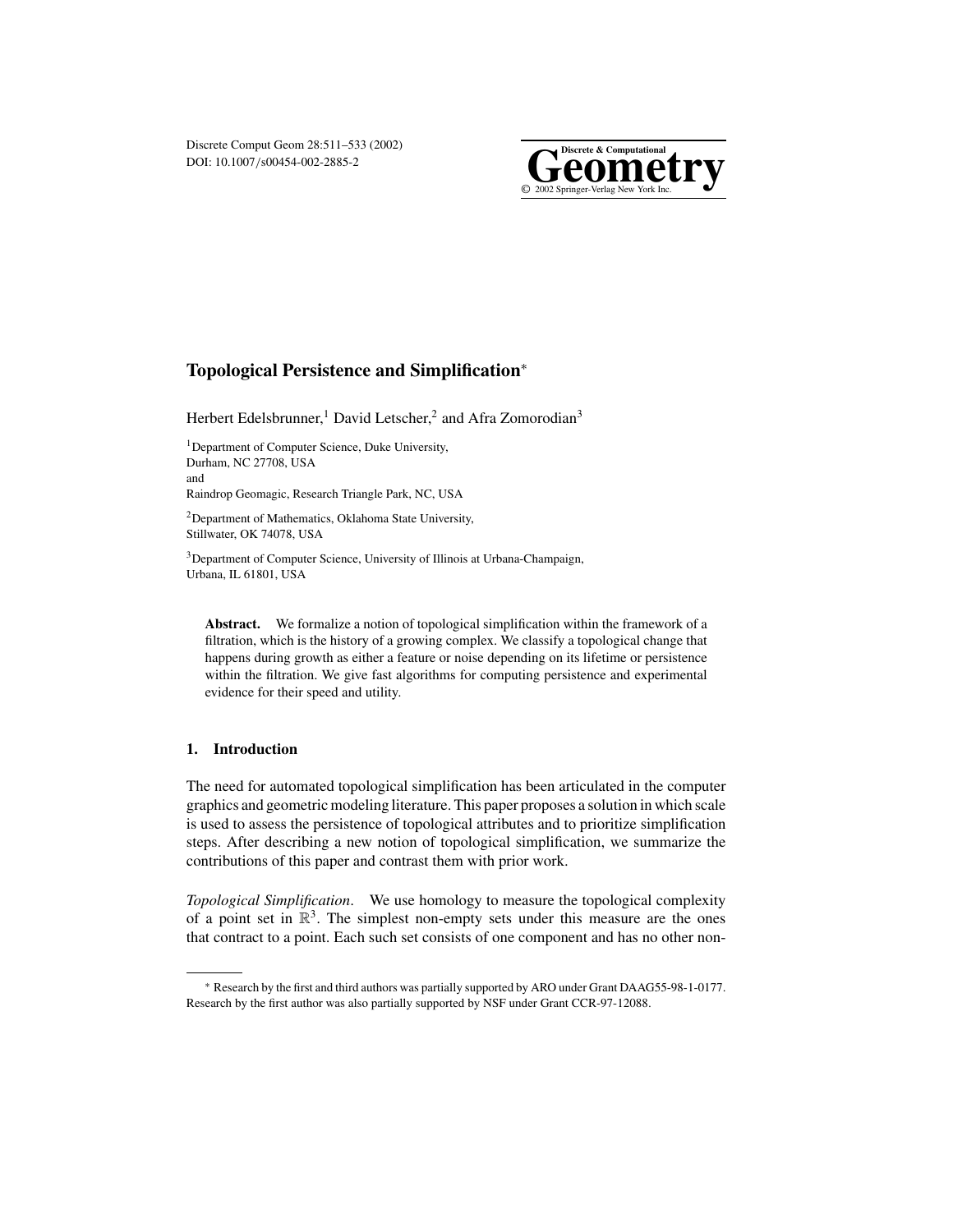trivial homological attributes. A general set in  $\mathbb{R}^3$  has  $\beta_0$  components,  $\beta_1$  tunnels, and  $\beta_2$  voids. We consider topological complexity to be expressed by  $\beta_0$ ,  $\beta_1$ ,  $\beta_2$ , the Betti numbers of the set. As such, we understand topological simplification as a process that decreases Betti numbers. To do this in a geometrically meaningful manner, we need a way of assessing the importance of topological attributes. Once we have such a numerical assessment, we naively remove attributes in the order of increasing importance. At any moment during this process, we may call the removed attributes topological noise and the remaining ones topological features.

There are three technical difficulties with this approach.The first isthe identification of subsets expressing the non-trivial topological attributes that are measured by homology groups. The second is the measurement of the importance of these subsets. The third is the elimination of a topological attribute with a minimum number of side effects. We overcome these difficulties in this paper and describe a simplification process as envisioned above.

*Approach and Results*. We restrict our attention to sets represented by finite simplicial complexes in  $\mathbb{R}^3$ . For practical reasons, moreover, we focus on particular subcomplexes of Delaunay triangulations called alpha complexes [4]. We receive essential help in overcoming some technical difficulties by assuming a filtration which places the complex within an evolutionary growth process. Given a filtration, the main contributions of this paper are:

- (i) the definition of persistence for Betti numbers and non-bounding cycles,
- (ii) an efficient algorithm to compute persistence,
- (iii) a simplification algorithm based on persistence.

*Prior and Related Work*. As mentioned earlier, we use homology groups and Betti numbers which were developed and refined during the first half of the twentieth century. We refer to [9] for a description that is reasonably accessible to non-specialists. Spectral sequences are the by-product of a divide-and-conquer method for computing homology groups and Betti numbers [7]. These sequences form a framework within which our result on persistent Betti numbers may be placed. The algorithm we develop for computing persistence of non-bounding cyclesis based on the incrementalBetti number algorithmof Delfinado and Edelsbrunner [2]. Three-dimensional alpha shapes and complexes may be found in [4]. The problem of topological simplification was also approached by El-Sana and Varshney [5] using alpha shape inspired ideas of geometric growth.

There is a large body of parallel work on iso-surfaces or level sets of three-dimensional density functions. We refer to [8] for the mathematics and to [11] for a numerical view. A density function is a map  $F: \mathbb{R}^3 \to \mathbb{R}$  and an iso-surface  $F^{-1}(\alpha)$  is the preimage of a constant image value  $\alpha$ . The sequence of iso-surfaces obtained by increasing  $\alpha$  represents a growth process similar to that represented by a filtration. Specifically, simplices in a filter correspond to critical points of a density function. In this context, topological simplification means reducing the number of critical points. This process is related to smoothing or simplifying the graph of  $F$ , which is a three-dimensional manifold in  $\mathbb{R}^4$ .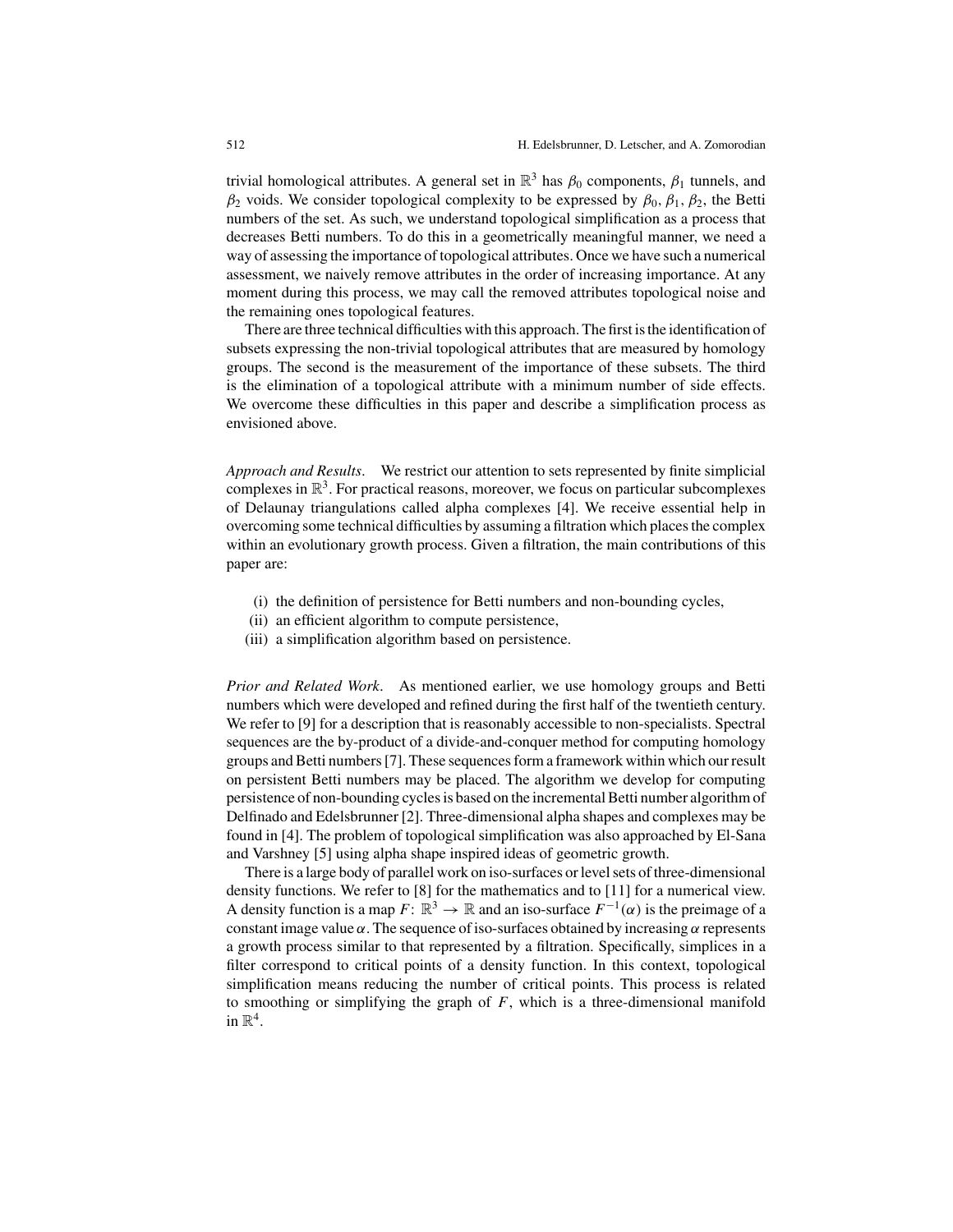*Outline.* Section 2 reviews alpha complexes and homology groups. Section 3 introduces persistence for Betti numbers and non-bounding cycles. Section 4 describes an algorithm that computes persistence. Section 5 formulates simplification algorithms based on persistence. Section 6 provides experimental evidence for the speed and utility of these algorithms. Section 7 concludes the paper.

#### **2. Background**

This section introduces the background we need to define and compute topological persistence. We begin with alpha complexes, continue with homology groups for  $\mathbb{Z}_2$ coefficients, and end with the incremental algorithm for computing Betti numbers.

*Alpha Complexes.* A *spherical ball*  $\hat{u} = (u, U^2) \in \mathbb{R}^3 \times \mathbb{R}$  is defined by its center *u* and square radius  $U^2$ . If  $U^2 < 0$ , the radius is imaginary and so is the ball. The *weighted distance* of a point from a ball is  $\pi_{\hat{u}}(x) = ||x - u||^2 - U^2$ . Note that a point  $x \in \mathbb{R}^3$ belongs to the ball iff  $\pi_{\hat{u}}(x) \leq 0$ , and it belongs to the bounding sphere iff  $\pi_{\hat{u}}(x) = 0$ . Let *S* be a finite set of balls. The *Voronoi* region of  $\hat{u} \in S$  is the set of points for which  $\hat{u}$  minimizes the weighted distance,

$$
V_{\hat{u}} = \{x \in \mathbb{R}^3 \mid \pi_{\hat{u}}(x) \leq \pi_{\hat{v}}(x), \forall \hat{v} \in S\}.
$$

The Voronoi regions decompose the union of balls into convex cells of the form  $\hat{u} \cap V_{\hat{u}}$ , as illustrated in Fig. 1. Any two regions are either disjoint or they overlap along a shared portion of their boundary. We assume general position, where at most four (three in  $\mathbb{R}^2$ ) Voronoi regions can have a non-empty common intersection. In practice, we simulate general position computationally [3]. Let  $T \subseteq S$  have the property that its Voronoi regions have a non-empty common intersection, and consider the convex hull of the corresponding centers,  $\sigma_T = \text{conv}\{u \mid \hat{u} \in T\}$ . General position implies that  $\sigma_T$  is a *k*-simplex, where  $k = \text{card } T - 1$ . The *dual complex* of *S* is the collection of simplices constructed in this manner,

$$
K = \left\{ \sigma_T \mid T \subseteq S, \bigcap_{\hat{u} \in T} (\hat{u} \cap V_{\hat{u}}) \neq \emptyset \right\}.
$$

Figure 1 illustrates a two-dimensional example of this construction.

Any two simplices in *K* are either disjoint or they intersect in a common face, which is a simplex of smaller dimension. Furthermore, if  $\sigma \in K$ , then all faces of  $\sigma$  are simplices in *K*. A set of simplices with these two properties is a *simplicial complex* [9]. A *subcomplex* is a subset  $L \subseteq K$  that is itself a simplicial complex.

*Chains*, *Cycles*, *Boundaries*. Let *K* be a simplicial complex in  $\mathbb{R}^3$ . A *k*-*chain* is a subset of *k*-simplices in *K*. We define *addition* of chains with integer coefficients modulo 2. In other words, the sum of two *k*-chains *c*, *d* is the symmetric difference of the two sets,

$$
c + d = (c \cup d) - (c \cap d),
$$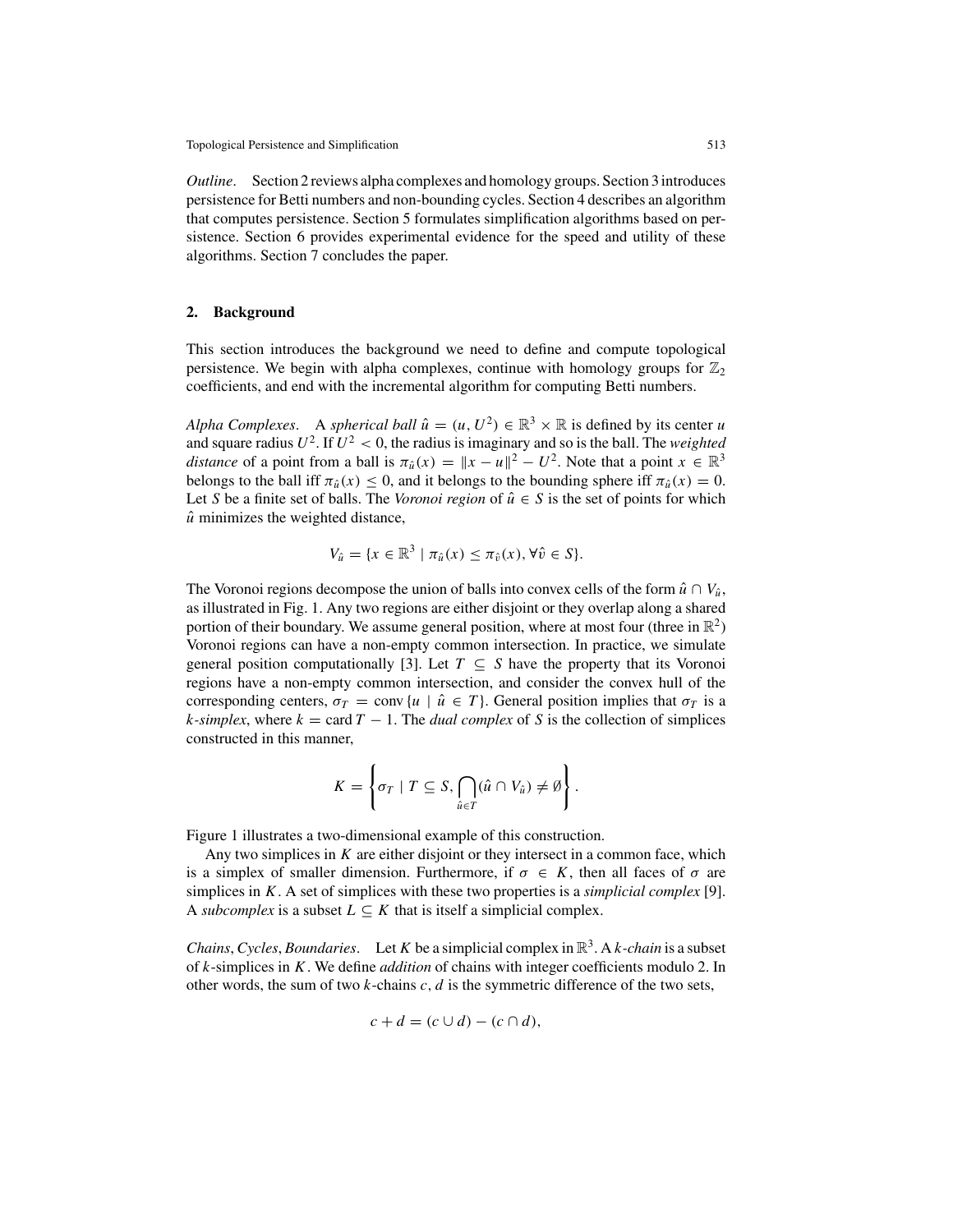

**Fig. 1.** Union of nine disks, convex decomposition using Voronoi regions, and dual complex.

which is commutative. The set of all *k*-chains together with addition form a group denoted as  $C_k$ . The empty set is the zero element of  $C_k$ . There is a chain group for every integer k, but for a complex in  $\mathbb{R}^3$ , only the ones for  $0 \le k \le 3$  may be non-trivial. The *boundary*  $\partial_k(\sigma)$  of a *k*-simplex  $\sigma$  is the collection of its  $(k-1)$ -dimensional faces, which is a (*k* − 1)-chain. The *boundary* of a *k*-chain is the sum of the boundaries of its simplices,  $\partial_k$  (*c*) =  $\sum_{\sigma \in c} \partial_k(\sigma)$ . Each boundary operator is a homomorphism  $\partial_k$ : C<sub>*k*</sub> → C<sub>*k*−1</sub> and the collection of boundary operators connect the chain groups into a *chain complex*,

$$
\cdots \to \emptyset \to C_3 \stackrel{\partial_3}{\to} C_2 \stackrel{\partial_2}{\to} C_1 \stackrel{\partial_1}{\to} C_0 \stackrel{\partial_0}{\to} \emptyset \to \cdots.
$$

The *kernel* of ∂*<sup>k</sup>* is the collection of *k*-chains with empty boundary and the *image* of ∂*<sup>k</sup>* is the collection of  $(k - 1)$ -chains that are boundaries of *k*-chains,

$$
\ker \partial_k = \{c \in \mathbf{C}_k \mid \partial_k(c) = \emptyset\},\
$$

$$
\mathrm{im} \,\partial_k = \{d \in \mathbf{C}_{k-1} \mid \exists c \in \mathbf{C}_k \colon d = \partial_k(c)\}.
$$

A *k-cycle* is a *k*-chain in the kernel of ∂*<sup>k</sup>* and a *k-boundary* is a *k*-chain in the image of ∂*<sup>k</sup>*+1. The collections <sup>Z</sup>*<sup>k</sup>* of *k*-cycles and <sup>B</sup>*<sup>k</sup>* of *k*-boundaries together with addition form subgroups of  $C_k$ . An essential property of the boundary operators is that the boundary of every boundary is empty,  $\partial_{k-1} \circ \partial_k(c) = \emptyset$ . This implies that the groups are nested,  $B_k \subseteq Z_k \subseteq C_k$ , as illustrated in Fig. 2. The boundary of a vertex is the empty set, which implies that every 0-chain is also a 0-cycle,  $Z_0 = C_0$ . Because *K* is a complex in  $\mathbb{R}^3$ , there are no non-empty 3-cycles or 3-boundaries, that is,  $Z_3 = B_3 = \{\emptyset\}.$ 

*Homology Groups*. The *k*th *homology group* is the *k*th cycle group factored by the *k*th boundary group,  $H_k = Z_k / B_k$ . Its elements are the *homology classes*  $c + B_k = \{c + b \mid$  $b \in \mathsf{B}_k$ , for all  $c \in \mathsf{Z}_k$ . The zero element is  $\emptyset + \mathsf{B}_k = \mathsf{B}_k$ , and the sum of two classes



**Fig. 2.** Chain, cycle, boundary groups and their images under the boundary operators.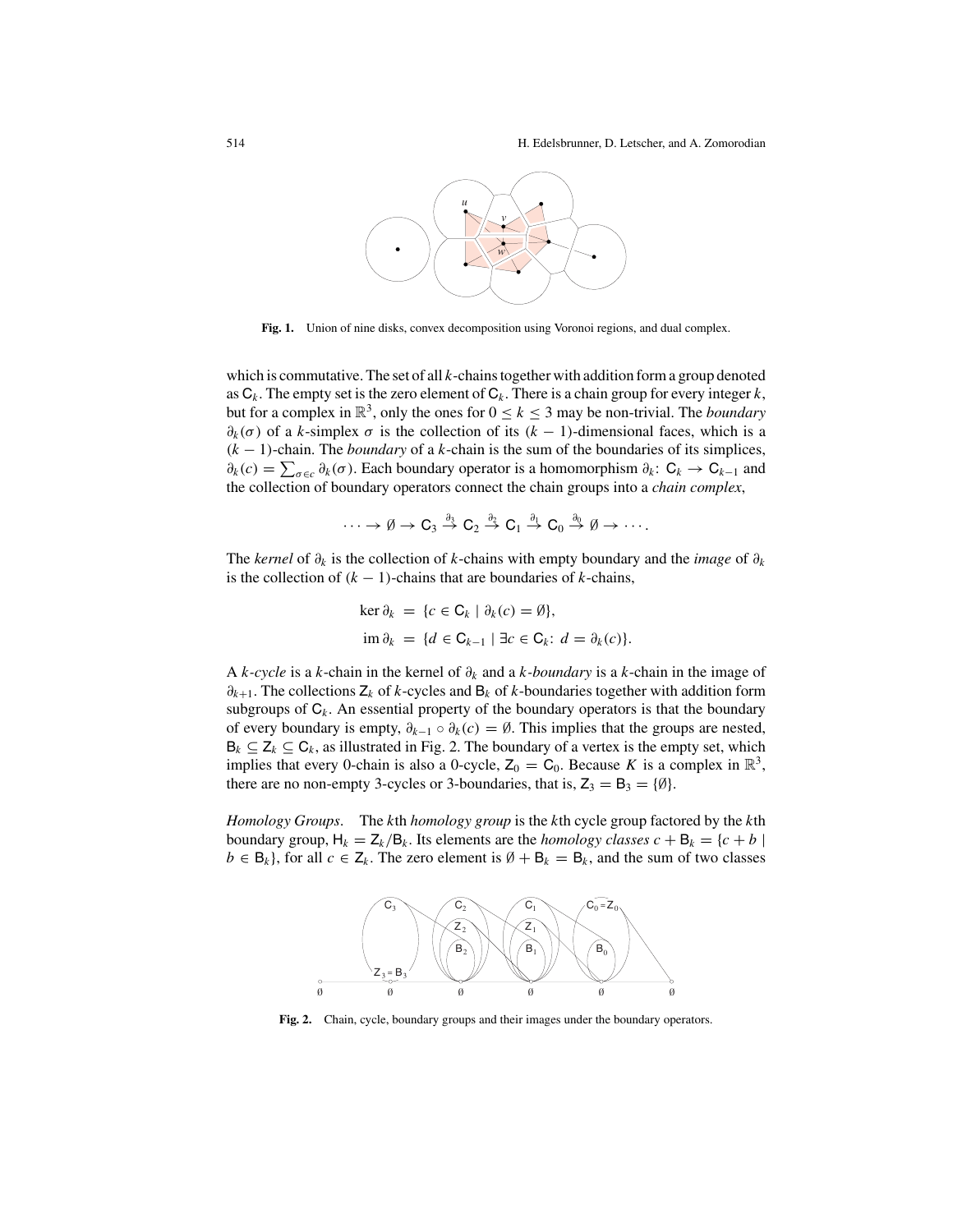is  $(c + B_k) + (d + B_k) = (c + d) + B_k$ . There is no torsion in complexes embedded in three-dimensional Euclidean space, so the homology groups are vector spaces. A subset *generates* a vector space if every element is the sum of elements in the subset. A *basis* is a minimal generating set. In general, there are no canonical bases, but all bases have the same size which is the *rank* of the group. Because taking symmetric differences is like adding modulo 2, the size of a group is 2 raised to the power of its rank. The *k*th *Betti number* of *K* is the rank of the *k*th homology group,  $\beta_k = \text{rank } H_k$ . As  $H_k = Z_k / B_k$ ,

$$
rank H_k = rank Z_k - rank B_k.
$$
 (1)

There is a Betti number for each integer  $k$ , but for complexes in  $\mathbb{R}^3$ , only the ones for  $0 \le k \le 2$  may be non-zero. In the absence of torsion, the Betti numbers under  $\mathbb{Z}_2$  are the same as those under  $\mathbb{Z}$ , according to the Universal Coefficient Theorem for Homology [9]. We may still use  $\mathbb{Z}_2$  coefficients in the presence of torsion, but we get Betti numbers that possibly differ from those computed using  $\mathbb Z$  coefficients.

Intuitively, a non-bounding 0-cycle represents a collection of components of *K* and there is one basis element per component. It follows that  $\beta_0$  is the number of components of *K*. A non-bounding 1-cycle represents a collection of non-contractible closed curves in *K*, or, dually, a collection of tunnels formed by *K*. We can write each tunnel as a sum of tunnels in a basis, and  $\beta_1$  is the size of the basis. A non-bounding 2-cycle represents a collection of non-contractible closed surfaces in  $K$ , or, dually, a collection of voids, which are components of  $\mathbb{R}^3 - K$ . As before,  $\beta_2$  is the size of a basis of voids, which is equal to the number of voids. Finally, there are no 3-cycles because  $K$  is a complex in  $\mathbb{R}^3$ .

*Age Filters*. We base all formulas and algorithms in this paper on an ordering of the simplices, where each prefix of the ordering contains the simplices of a subcomplex. We call such an ordering a *filter*. The sequence of subcomplexes defined by taking successively larger prefixes is the corresponding *filtration*. Figure 3 illustrates these definitions with a filter of 18 simplices. We think of a filtration as describing an evolution of a complex for which the sole element of change is growth. For dual complexes of a collection of balls, we generate a filter and a filtration by literally growing the balls. The filter is a consequence of this growth.

We now describe the growth model for spheres we use in Section 6 to apply our results to weighted point data in  $\mathbb{R}^3$ . For every real number  $\alpha \in \mathbb{R}$ , we increase the square radius of a ball  $\hat{u}$  by  $\alpha$ , giving us  $\hat{u}(\alpha) = (u, U^2 + \alpha)$ . We denote the collection of expanded balls  $\hat{u}(\alpha)$  as  $S(\alpha)$ . The  $\alpha$ -complex  $K(\alpha)$  of *S* is the dual complex of  $S(\alpha)$  [4]. For example,  $K(-\infty) = \emptyset$ ,  $K(0) = K$ , and  $K(\infty) = D$  is the dual of the Voronoi diagram, also known as the Delaunay triangulation of *S*. For each simplex  $\sigma \in D$ , there is a unique *birth time*  $\alpha(\sigma)$  defined such that  $\sigma \in K(\alpha)$  iff  $\alpha \geq \alpha(\sigma)$ . We order the simplices such that  $\alpha(\sigma) < \alpha(\tau)$  implies  $\sigma$  precedes  $\tau$  in the filter. More than one simplex may be born at a time and such cases may arise even if *S* is in general position. For example in Fig. 1, edge *uw* is born at the same moment as triangle *uvw*. In the case of a tie, we order lower-dimensional simplices before higher-dimensional ones, breaking remaining ties arbitrarily. We call the resulting sequence the *age filter* of the Delaunay triangulation.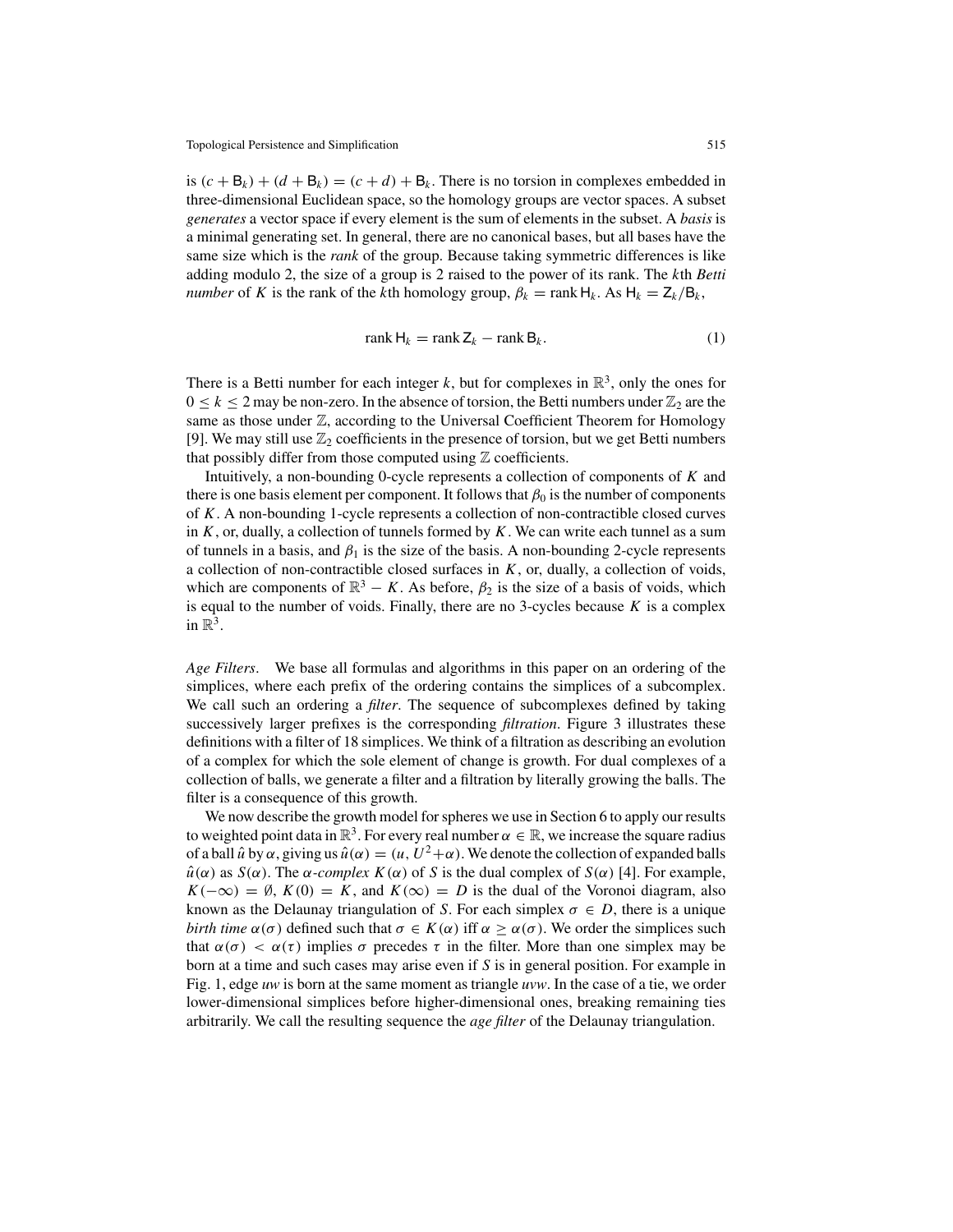

**Fig. 3.** The filter is the sequence of light simplices. The corresponding filtration is the sequence of complexes.

*Incremental Algorithm*. The ordering of simplices in a filter permits a simple algorithm for computing Betti numbers of all complexes in a filtration [2]. We review the essential steps of the algorithm here. Suppose the sequence of  $\sigma^i$ , for  $0 \le i \le m$ , is a filter and the sequence of  $K^i = \{\sigma^j \mid 0 \leq j \leq i\}$ , for  $0 \leq i < m$ , is the corresponding filtration. Before running the algorithm, the Betti number variables are set to the Betti numbers of the empty complex, that is,  $\beta_0 = \beta_1 = \beta_2 = 0$ . The algorithm is shown in Fig. 4.

However, how do we decide whether a  $(k + 1)$ -simplex  $\sigma^{i}$  belongs to a  $(k + 1)$ cycle in  $K^i$ ? For  $k + 1 = 0$ , this is trivial because every vertex belongs to a 0-cycle. For edges we maintain the connected components of the complex, each represented by its vertex set. An edge belongs to a 1-cycle iff its two endpoints belong to the same component. Triangles and tetrahedra are treated similarly, using the symmetry provided by complementarity, duality, and time-reversal [2].

Once we decide the cycle question for each simplex, we call a  $(k + 1)$ -simplex  $\sigma^{i}$ *positive* if it belongs to a  $(k + 1)$ -cycle and *negative* otherwise. Let  $\beta_k = \beta_k^{\ell}$  be the *k*th Betti number of  $K^{\ell}$ , and let  $pos_k = pos_k^{\ell}$  and  $neg_k = neg_k^{\ell}$  be the number of positive and

```
integer3 BETTI-NUMBERS ()
  for i = 0 to m - 1 do
    k = \dim \sigma^{i} - 1;if \sigma^i belongs to a (k + 1)-cycle in K^ithen \beta_{k+1} = \beta_{k+1} + 1else \beta_k = \beta_k - 1endif
  endfor;
  return (\beta_0, \beta_1, \beta_2).
```
**Fig. 4.** The function returns the Betti numbers of the last complex in the filtration.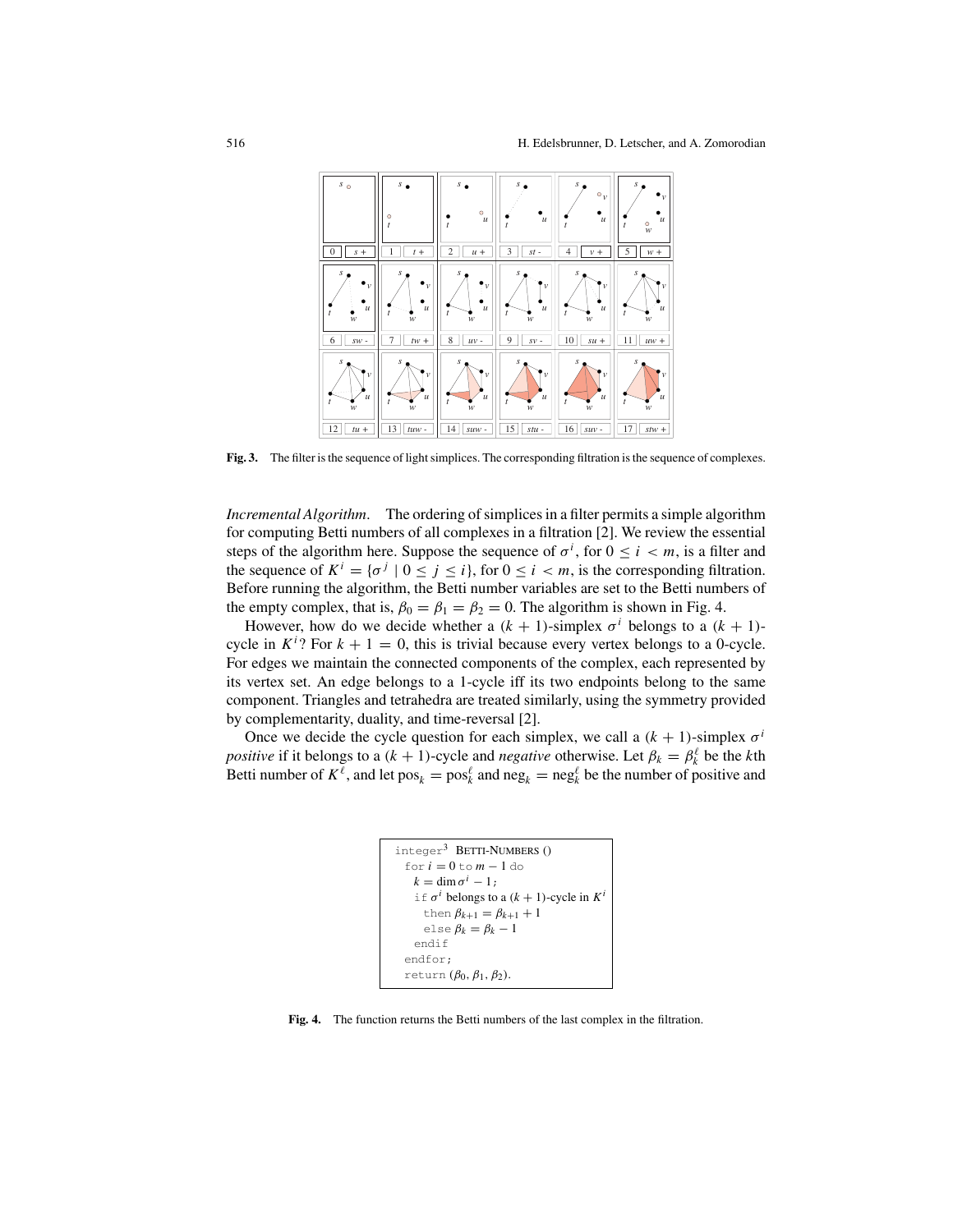negative *k*-simplices in  $K^{\ell}$ . The correctness of the incremental algorithm implies

$$
\beta_k = \text{pos}_k - \text{neg}_{k+1},\tag{2}
$$

for  $0 \le k \le 2$ . In words, the Betti number  $\beta_k$  is the number of *k*-simplices that create *k*-cycles minus the number of  $(k + 1)$ -simplices that destroy *k*-cycles by creating *k*boundaries. Observe that (2) is just a different way to write (1). All Betti numbers are non-negative so  $pos_k \geq neg_{k+1}$  for all  $\ell$ . We will see in Section 3 that there exists a pairing between positive *k*-simplices and negative  $(k + 1)$ -simplices. This pairing is the key to understanding the persistence of non-bounding cycles in homology groups.

# **3. Persistence**

We wish to simplify a complex through the removal of its topological attributes. We describe a measure that ranks attributes by their lifetime in a filtration—their persistence in being a feature in the face of growth. In this section we introduce the concept of persistence for Betti numbers and non-bounding cycles. We define persistence abstractly using cycle and boundary groups of complexes in a filtration. To make the abstract concrete, we give an algorithm that pairs the creation of a non-bounding cycle with its conversion to a boundary.

*Algebraic Formulation*. Algebraically, it is easy to count the population of nonbounding cycles whose lifetime exceeds a given threshold. We will see later that this statistic is sufficient for determining the lifetime of individual non-bounding cycles. We define  $Z_k^{\ell}$ ,  $B_k^{\ell}$  to be the *k*th cycle group and *k*th boundary group, respectively, of the  $\ell$ th complex  $K^{\ell}$  in a filtration. To capture persistent cycles in  $K^{\ell}$ , we factor its *k*th cycle group by the *k*th boundary group of  $K^{\ell+p}$ , *p* complexes later in the filtration. Formally, the *p-persistent* kth *homology* group of  $K^{\ell}$  is

$$
\mathsf{H}_{k}^{\ell,p} = \mathsf{Z}_{k}^{\ell} / (\mathsf{B}_{k}^{\ell+p} \cap \mathsf{Z}_{k}^{\ell}),\tag{3}
$$

which is well-defined because  $B_k^{\ell+p} \cap Z_k^{\ell}$  is the intersection of two subgroups of  $C_k^{\ell+p}$ and thus a group itself. The *p-persistent k*th *Betti number*  $\beta_k^{\ell,p}$  of  $K^{\ell}$  is the rank of  $H_k^{\ell,p}$ . Note that as we increase p, negative simplices cancel positive simplices earlier in the filtration. In other words, increasing *p* by one shortens the persistence of all nonbounding cycles by one. We may kill short-lived attributes, the topological noise of the complex, by increasing *p* sufficiently.

The *p*-persistent homology groups can also be defined using injective homomorphisms between ordinary homology groups. Observe that if two cycles are homologous in  $K^{\ell}$ , they also exist and are homologous in  $K^{\ell+p}$ . Consider the homomorphism

$$
\eta_k^{\ell,p}\colon \mathsf{H}_k^{\ell} \to \mathsf{H}_k^{\ell+p}
$$

that maps a homology class into one that contains it. The image of the homomorphism is isomorphic to the *p*-persistent homology group of  $K^{\ell}$ , im  $\eta_k^{\ell,p} \simeq H_k^{\ell,p}$ . Finally, we note that Robins has independently formulated an alternate but equivalent definition of persistence [10].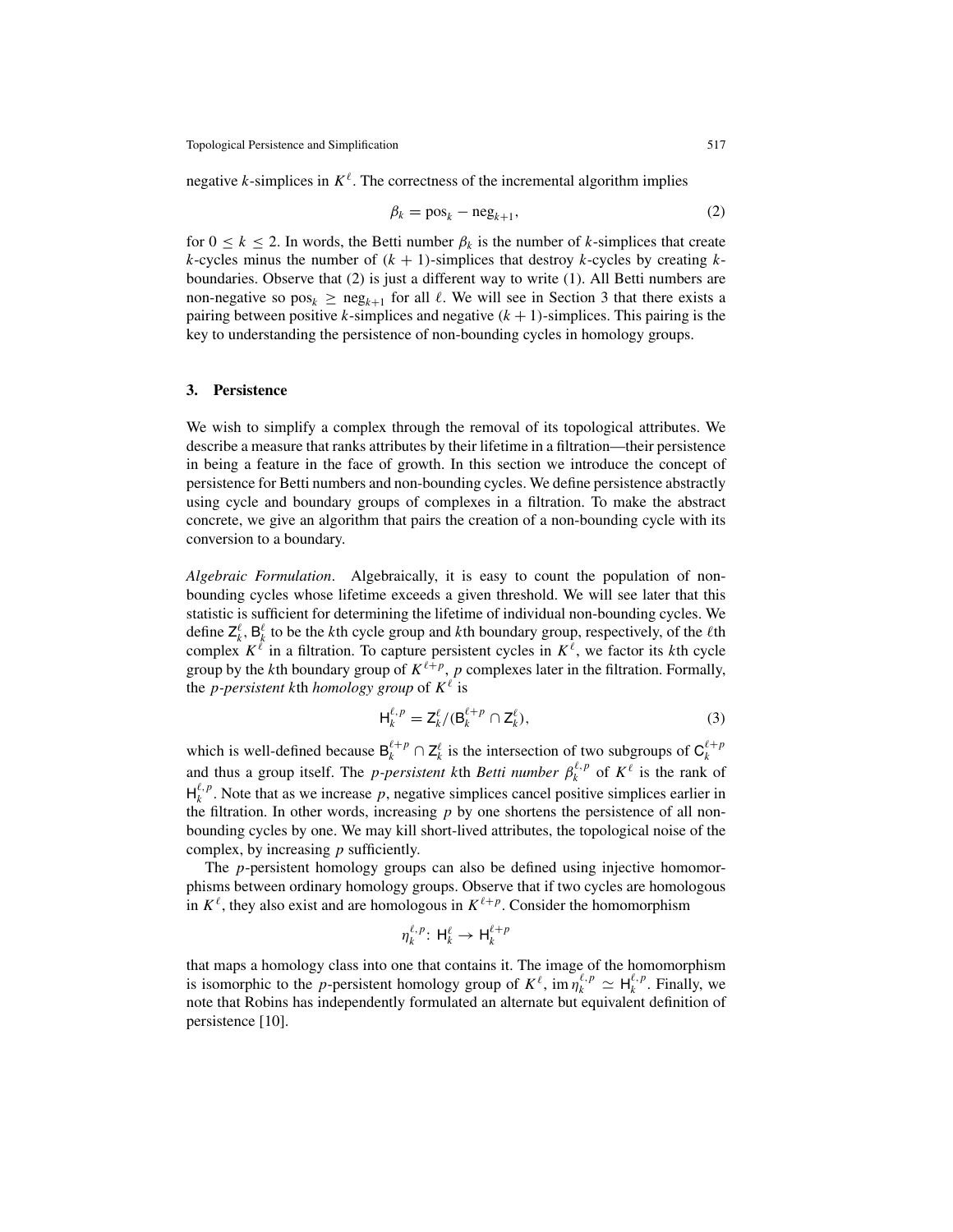*Abstract Algorithm*. To measure the lifetime of a non-bounding cycle, we find when the cycle's homology class is created and when its class merges with the boundary group. A positive simplex creates the class and a negative one merges the class with the boundary group. To detect these events, we maintain a basis for  $H_k$  implicitly through simplex representatives.

Initially, the basis for  $H_k$  is empty. For each positive *k*-simplex  $\sigma^i$ , we first find a nonbounding *k*-cycle  $c^i$  that contains  $\sigma^i$  but no other positive *k*-simplices. We prove that  $c<sup>i</sup>$  exists using induction as follows: start with an arbitrary *k*-cycle that contains  $\sigma<sup>i</sup>$  and remove other positive *k*-simplices by adding their corresponding *k*-cycles. This method succeeds because each added cycle contains only one positive *k*-simplex by inductive assumption. After finding  $c^i$ , we add the homology class of  $c^i$  as a new element to the basis of  $H_k$ . In short, the class  $c^i + B_k$  is represented by  $c^i$ , and  $c^i$ , in turn, is represented by  $\sigma^i$ . For each negative  $(k+1)$ -simplex  $\sigma^j$ , we find its corresponding positive *k*-simplex  $\sigma^{i}$  and remove the homology class of  $\sigma^{i}$  from the basis. A general homology class of  $K^i$  is a sum of basis classes,

$$
d + B_k = \sum (c^g + B_k)
$$
  
= B<sub>k</sub> +  $\sum c^g$ .

The chains *d* and  $\sum c^g$  are *homologous*, meaning they belong to the same homology class. Each  $c^g$  is represented by a positive *k*-simplex  $\sigma^g$ ,  $g < j$ , that is not yet paired by the algorithm. The collection of positive *k*-simplices  $\Gamma = \Gamma(d)$  is uniquely determined by *d*. The youngest simplex in  $\Gamma$  is the one with the largest index and we denote this index as  $y(d)$ .

The algorithm, as shown in Fig. 5, identifies  $\sigma^{j}$  as the culprit for turning the *k*-cycle created by  $\sigma^i$  into a *k*-boundary. We document this by appending  $(\sigma^i, \sigma^j)$  to the list  $L_k$ . The *persistence* of that *k*-cycle is one short of the difference between indices,  $j - i - 1$ .

*Time-Based Persistence*. Alternatively, we could define persistence as the difference in birth times of the two simplices,  $\alpha(\sigma_i) - \alpha(\sigma_i)$ . This view corresponds to an extension of our previous index-based formulation. Let  $K^{\alpha} = {\sigma^{j} \mid \alpha(\sigma^{j}) \leq \alpha}$ . Then for every

```
\frac{1 \text{ is } t^3 \text{ P}AIR-SIMPLICES ()
    L_0 = L_1 = L_2 = \emptyset;for j = 0 to m - 1 do
      k = \dim \sigma^{j} - 1;if \sigma^{j} is negative then
(*) d = \partial_{k+1}(\sigma^j); \quad i = y(d);L_k = L_k \cup \{(\sigma^i, \sigma^j)\}endif
    endfor;
    return (L0, L1, L2).
```
**Fig. 5.** The function returns three lists of paired simplices in the filter.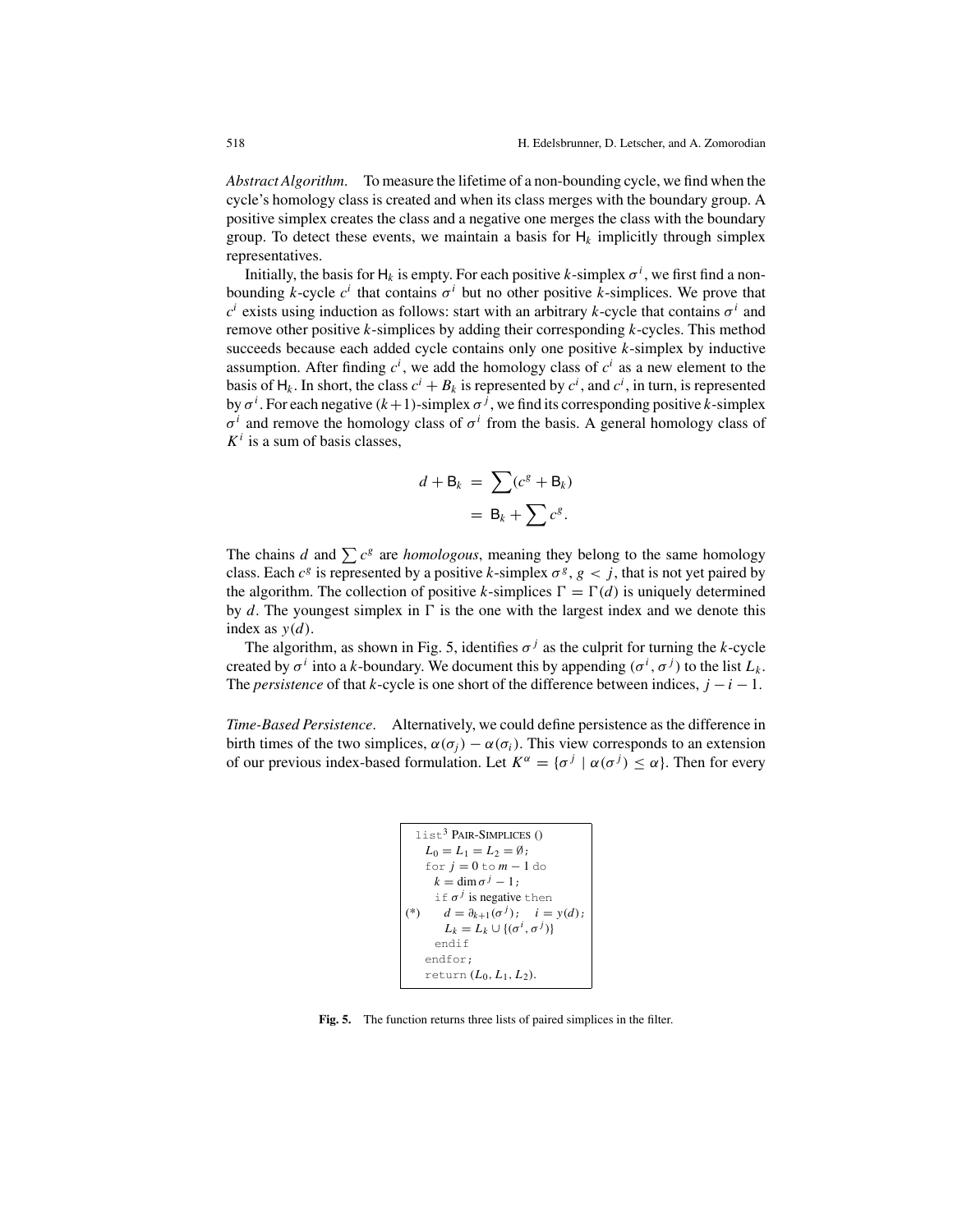real  $\pi \geq 0$ , we define the  $\pi$ -persistent kth *homology* group of  $K^{\alpha}$  to be

$$
H_k^{\alpha,\pi} = Z_k^{\alpha}/(B_k^{\alpha+\pi} \cap Z_k^{\alpha}).
$$
\n(4)

Note that we are not changing the ordering of the simplices, so the simplex pairs do not change. Therefore, we may use the abstract algorithm above to compute the persistence pairs. In general, however, we have fewer pairwise different complexes, as all simplices with birth time  $\alpha$  enter the filtration at that time. In the index-based formulation, the simplices arrive individually with different indices.

Time-based persistence is useful in the context of iso-surfaces of density functions. Index-based persistence is appropriate for alpha complexes, as most interesting activity occurs in a small range of  $\alpha$ . We do not discuss time-based persistence in this paper any further, although all our results will be valid with little modification.

*Visualization*. Our pairing algorithm gives us a set of simplex pairs  $(\sigma^i, \sigma^j)$ , each representing a *k*-cycle for  $0 \le k \le 2$ . We may visualize each pair on the index axis by a half-open interval [*i*, *j*) which we call a *k-interval*. We show this in Fig. 6 for the filtration in Fig. 3. The incremental algorithm in Section 2 asserts that  $\beta_k^{\ell}$  is the number of  $k$ -intervals that contain index  $\ell$  on the axis.

We extend this visualization to two dimensions spanned by the index and persistence axes. The *k*-interval of  $(\sigma^i, \sigma^j)$  is extended into a *k*-triangle spanned by  $(i, 0), (j, 0)$ ,  $(i, j - i)$  in the index-persistence plane. The *k*-triangle is closed along its vertical and horizontal edges and open along the diagonal connecting  $(j, 0)$  to  $(i, j - i)$ , as shown in Fig. 6. It represents the *k*-cycle created by  $\sigma^i$ , which is destroyed by  $\sigma^j$  progressively earlier as we increase *p*.

Assume for a moment that our algorithm is correct, which means  $\beta_k^{\ell, p}$  is the number of  $k$ -triangles that contain point  $(\ell, p)$ . Then the persistent Betti numbers are non-increasing along vertical lines in the index-persistence plane. The same is true for lines in the diagonal direction and for all lines between the vertical and the diagonal directions.



**Fig. 6.** Visualization of the result of Function PAIR-SIMPLICES. The triangles of *s* and of *stw* are unbounded and not drawn. The light and dark triangles represent 0-cycles and 1-cycles, respectively.

.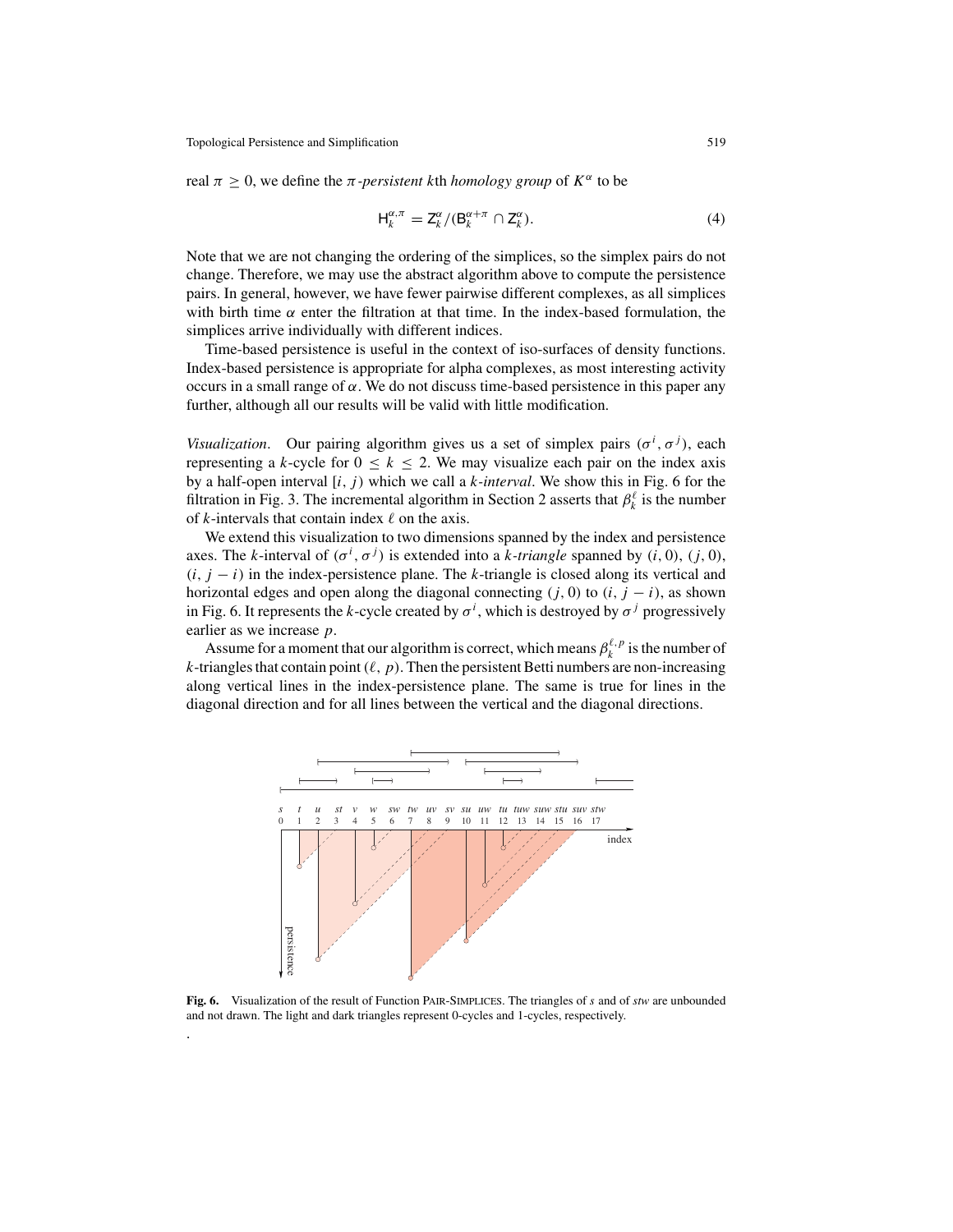**Monotonicity Lemma.**  $\beta_k^{\ell,p} \leq \beta_k^{\ell',p'}$  whenever  $p' \leq p$  and  $\ell \leq \ell' \leq \ell + (p-p')$ .

*Correctness*. To prove the abstract algorithm is correct, we show that the pairs it produces are consistent with the persistent Betti numbers defined by (3).

*k***-Triangle Lemma.** The number of *k*-triangles containing  $(\ell, p)$  in the index-persis*tence plane is*  $\beta_k^{\ell,p}$ .

*Proof.* We proceed by induction over *p*. For  $p = 0$ , the number of *k*-triangles that contain  $(\ell, 0)$  is equal to the number of *k*-intervals  $[i, j)$  that contain  $\ell$ . This is equal to the number of left endpoints minus the number of right endpoints that are smaller than or equal to  $\ell$ . Equivalently, it is the number of positive *k*-simplices  $\sigma^i$  with  $i \leq \ell$  minus the number of negative  $(k + 1)$ -simplices  $\sigma^{j}$  with  $j < \ell$ . However, this is just a restatement of (2), which establishes the basis of the induction.

Consider ( $\ell$ , *p*) with  $p > 0$  and assume inductively that the claim holds for ( $\ell$ , *p*−1). The relevant simplex for the step from  $(\ell, p - 1)$  to  $(\ell, p)$  is  $\sigma^{\ell+p}$ . The persistent *k*th Betti number can either stay the same or decrease by 1. It will decrease only if  $\sigma^{\ell+p}$  is a negative  $(k + 1)$ -simplex, or, equivalently, if  $(\ell + p, 0)$  is the upper right corner of a *k*-triangle. Indeed, no other *k*-triangle can possibly separate ( $\ell$ , *p* − 1) and ( $\ell$ , *p*). This proves the claim if  $\sigma^{\ell+p}$  is a positive  $(k+1)$ -simplex or a simplex of dimension different from  $k + 1$ . Now suppose that  $\sigma^{\ell+p}$  is a negative  $(k + 1)$ -simplex and define the *k*-cycle  $d = \partial_{k+1}(\sigma^{\ell+p})$ . There are two cases, as shown in Fig. 7:

*Case* 1. Assume there is a *k*-cycle *c* in  $K^{\ell}$  homologous to *d*, that is,  $c \in d + B_{k}^{\ell+p-1}$ . Then *c* bounds neither in  $K^{\ell}$  nor in  $K^{\ell+p-1}$ , but it bounds in  $K^{\ell+p}$ . If follows that  $\beta_k^{\ell,p} =$  $\beta_k^{\ell,p-1}$  – 1. We need to show that the pair ( $\sigma^i$ ,  $\sigma^{\ell+p}$ ) constructed by the algorithm satisfies *i*  $\leq \ell$ , because only in this case does the *k*-triangle of  $\sigma^{\ell+p}$  separate ( $\ell$ , *p* − 1) from  $(\ell, p)$ . Recall that  $\sigma^i$  is the youngest positive *k*-simplex in  $\Gamma(d)$ . To reach a contradiction suppose  $i > l$ . Then c is a non-bounding k-cycle also in  $K^i$ , and because it is homologous to *d*, we have  $\sigma^i \in c$ . However, this contradicts  $c \subseteq K^{\ell}$  as  $\sigma^i \notin K^{\ell}$ .

*Case* 2. Assume there is no *k*-cycle in  $K^{\ell}$  homologous to *d*. Then  $Z^{\ell}$ <sub>*k*</sub> ∩  $B^{\ell+p-1}$ <sup>*k*</sup>  $Z_k^{\ell} \cap B_k^{\ell+p}$ , and hence  $\beta_k^{\ell,p} = \beta_k^{\ell,p-1}$ . We need to show that the pair  $(\sigma^i, \sigma^{\ell+p})$  constructed by the algorithm satisfies  $i > \ell$ , because only in this case does the *k*-triangle of



**Fig. 7.** The light *k*-triangle corresponds to Case 1 and the dark one to Case 2.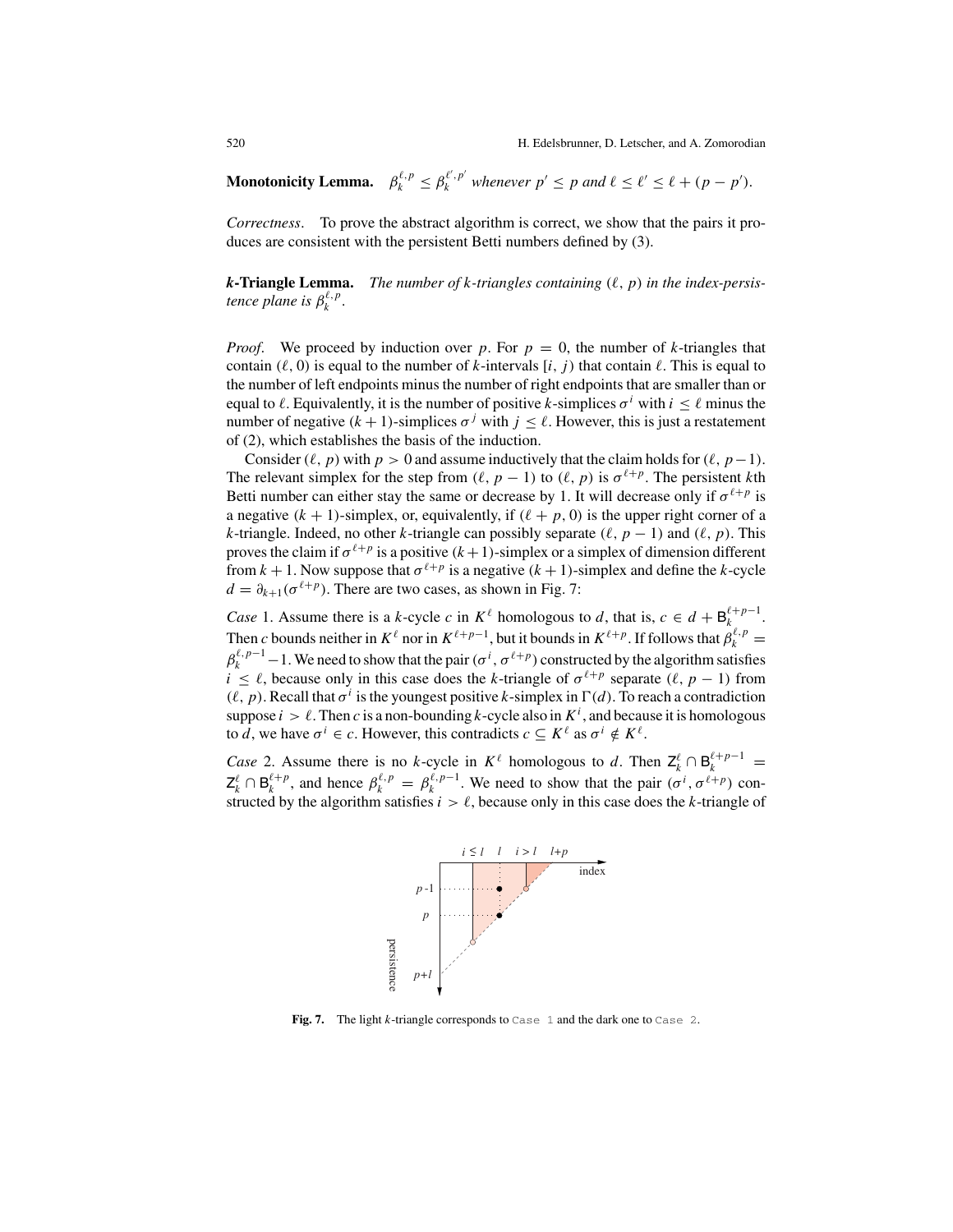$\sigma^{\ell+p}$  not separate ( $\ell, p-1$ ) from ( $\ell, p$ ). Our assumption above implies that at least one of the positive *k*-simplices in  $\Gamma(d)$  was added after  $\sigma^{\ell}$ . Hence  $i = y(d) > \ell$ .  $\Box$ 

# **4. Computation**

In this section we complete the abstract algorithm for pairing by specifying how to implement line (\*) of Function PAIR-SIMPLICES. We do this by computing the index *i* of the youngest positive *k*-simplex in  $\Gamma(d)$ , where  $d = \partial_{k+1}(\sigma^j)$ . We refer to this computation as *cycle search* for  $\sigma^{j}$ . We first describe the data structure, then explain cycle search, prove its correctness, and analyze its running time.

*Data Structure*. We use a linear array  $T[0..m - 1]$ , which acts similar to a hash table [1, Chapter 12]. Initially, T is empty. A pair  $(\sigma^i, \sigma^j)$  identified by the algorithm is stored in  $T[i]$  together with a list of positive simplices  $\Lambda^i$  defining the cycle created by  $\sigma^i$  and destroyed by  $\sigma^{j}$ . The simplices in that list are not necessarily the same as the ones in  $\Gamma(d)$ . All we guarantee is that *d* is homologous to the sum of cycles represented by the simplices in the list, and that the list contains the youngest simplex in  $\Gamma(d)$ , which is  $\sigma^i$ as above. The correctness proof following the algorithm will show that this property is sufficient for our purposes. The data structure is illustrated in Fig. 8. Each simplex in the filter has a slot in the hash table, but information is stored only in the slots of the positive simplices. This information consists of the index *j* of the matching negative simplex and a list of positive simplices defining a cycle. Some cycles exist beyond the end of the filter, in which case we use  $\infty$  as a substitute for *j*.

*Cycle Search*. Suppose the algorithm arrives at index *j* in the filter and assume  $\sigma^{j}$  is a negative  $(k+1)$ -simplex. Recall that  $\Gamma(d)$  is the set of positive *k*-simplices that represent the homology class of  $d = \partial \sigma^j$  in  $H_k^{j-1}$ . We search for the youngest *k*-simplex in  $\Gamma(d)$ by successively probing slots in T until we find the right one. Specifically, we start with a set  $\Lambda$  equal to the set of positive *k*-simplices in *d*, which is necessarily non-empty, and we let  $i = \max(\Lambda)$  be the index of the youngest member of  $\Lambda$ . We will see later that if  $T[i]$  is unoccupied, then  $i = y(d)$ . We can therefore end the search and store *j* and  $\Lambda$ in  $T[i]$ . If  $T[i]$  is occupied, it contains a collection  $\Lambda^i$  representing a permanently stored *k*-cycle. At this moment, this *k*-cycle is already a *k*-boundary. We add  $\Lambda$  and  $\Lambda^i$  to get a new  $\Lambda$  representing a *k*-cycle homologous to the old one and therefore also homologous to *d*. The Function YOUNGEST in Fig. 9 performs a cycle search for simplex  $\sigma^{j}$ .

A *collision* is the event of probing an occupied slot of T. It triggers the addition of  $\Lambda$  and  $\Lambda^i$ , which means we take the symmetric difference of the two collections.



**Fig. 8.** Hash table after running the algorithm on the filter of Fig. 3.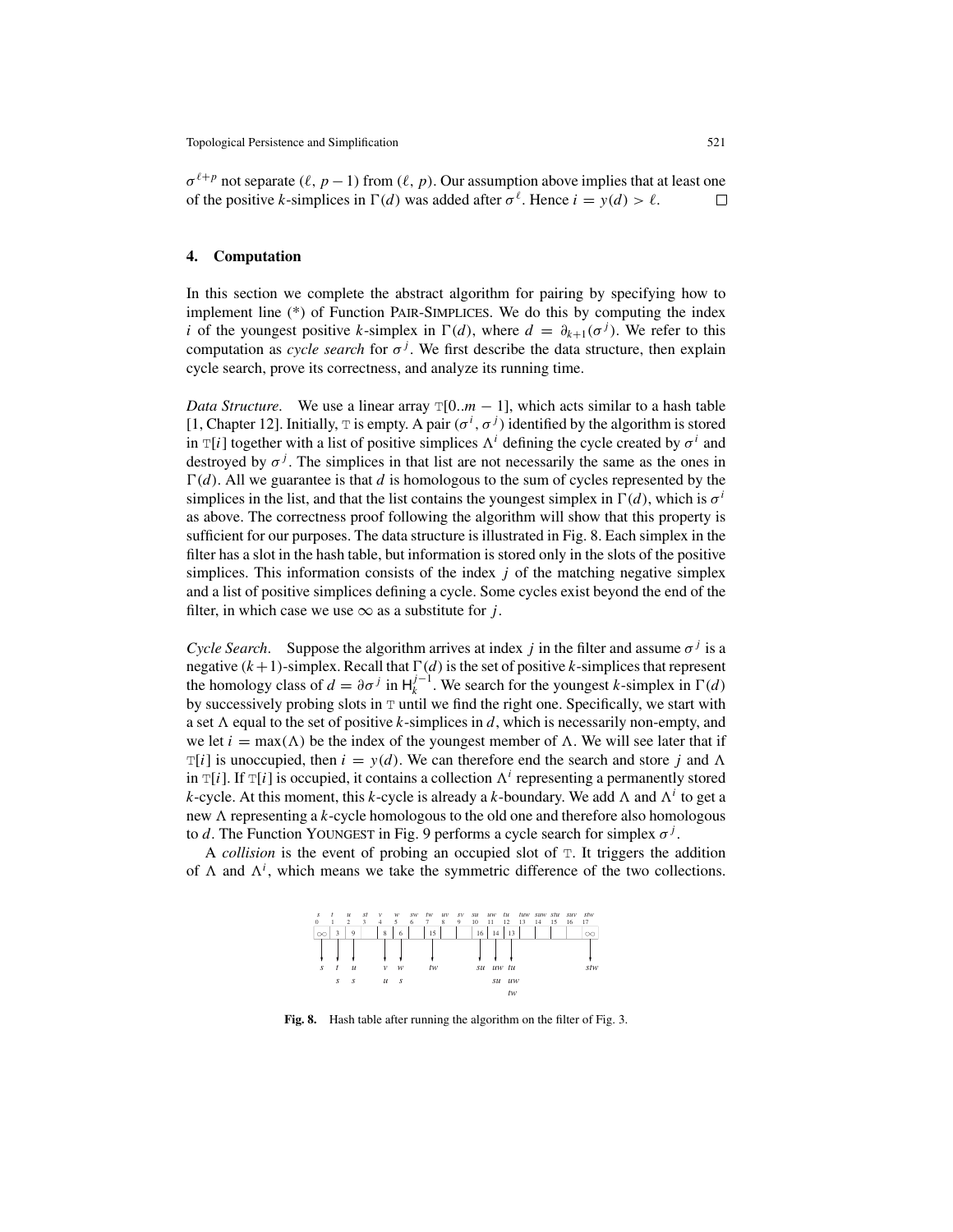```
integer YOUNGEST (simplex σ j
)
  \Lambda = {\sigma \in \partial_{k+1}(\sigma^j) \mid \sigma \text{ positive}};loop
   i = max(\Lambda);if T[i] is unoccupied then
      store j and \Lambda in T[i]; exit
    endif;
    \Lambda = \Lambda + \Lambda^iforever;
 return i.
```
**Fig. 9.** The function returns the index of the youngest basis cycle used in the description of the boundary of  $\sigma^j$ .

For example, the first collision for the filter of Fig. 3 occurs for the negative edge *sv*. Initially, we have  $\Lambda = \{s, v\}$  and *i* equal to 4, the index of v.  $T[4]$  is occupied and stores  $\Lambda^4 = \{u, v\}$ . The sum of the two 0-cycles is  $\Lambda + \Lambda^4 = \{s, u\}$ , which is the new set  $\Lambda$ . We now have  $i = 2$ , the index of *u*. This time,  $T[2]$  is unoccupied and we store the index of *sv* and the new set  $\Lambda$  in that slot.

*Correctness.* We first show that cycle search halts. Consider a collision at  $T[i]$ . The list  $\Lambda^i$  stored in  $T[i]$  contains  $\sigma^i$  and possibly other positive *k*-simplices, all older than  $\sigma^i$ . After adding  $\Lambda$  and  $\Lambda^i$  we get a new list  $\Lambda$ . This list is necessarily non-empty, as otherwise *d* would bound. Furthermore, all simplices in  $\Lambda$  are strictly older than  $\sigma^i$ . Therefore, the new *i* is smaller than the old one, which implies that the search proceeds strictly from right to left in  $\text{T}$ . It necessarily ends at an unoccupied slot  $\text{T}[\text{g}]$  of the hash table, for all other possibilities lead to contradictions.

It takes some more effort to prove that  $T[g]$  is the correct slot, or, in other words, that  $g = y(d)$ , where  $d = \partial_{k+1}(\sigma^j)$  is the boundary of the negative  $(k + 1)$ -simplex that triggered the search. Let  $e$  be the cycle defined by  $\Lambda$ <sup>g</sup>. Since  $e$  is obtained from  $d$  through adding bounding cycles, we know that *e* and *d* are homologous in *K <sup>j</sup>*−1. A *collision-free* cycle is one where the youngest positive simplex corresponds to an unoccupied slot in the hash table. Cycle search ends whenever it reaches a collision-free cycle. For example, *e* is collision-free because its youngest positive simplex is  $\sigma$ <sup>*g*</sup> and  $T[g]$  is unoccupied before *e* arrives.

**Collision Lemma.** Let *e* be a collision-free *k*-cycle in  $K^{j-1}$  homologous to *d*. Then *the index of the youngest positive simplex in e is*  $i = y(d)$ .

*Proof.* Let  $\sigma^g$  be the youngest positive simplex in *e*, and let *f* be the sum of the basis cycles, homologous to *d*. By definition, *f*'s youngest positive simplex is  $\sigma^{i}$ , where  $i = y(d)$ . This implies that there are no cycles homologous to *d* in  $K^{i-1}$  or earlier complexes, therefore  $g \ge i$ . We show  $g \le i$  by contradiction. If  $g > i$ , then  $e = f + c$ , where *c* bounds in  $K^{j-1}$ .  $\sigma^g \notin f$  implies  $\sigma^g \in c$ , and as  $\sigma^g$  is the youngest in *e*, it is also the youngest in *c*. By assumption,  $T[g]$  is unoccupied as *e* is collision-free. In other words, the cycle created by  $\sigma^g$  is still a non-bounding cycle in  $K^{j-1}$ . Hence this cycle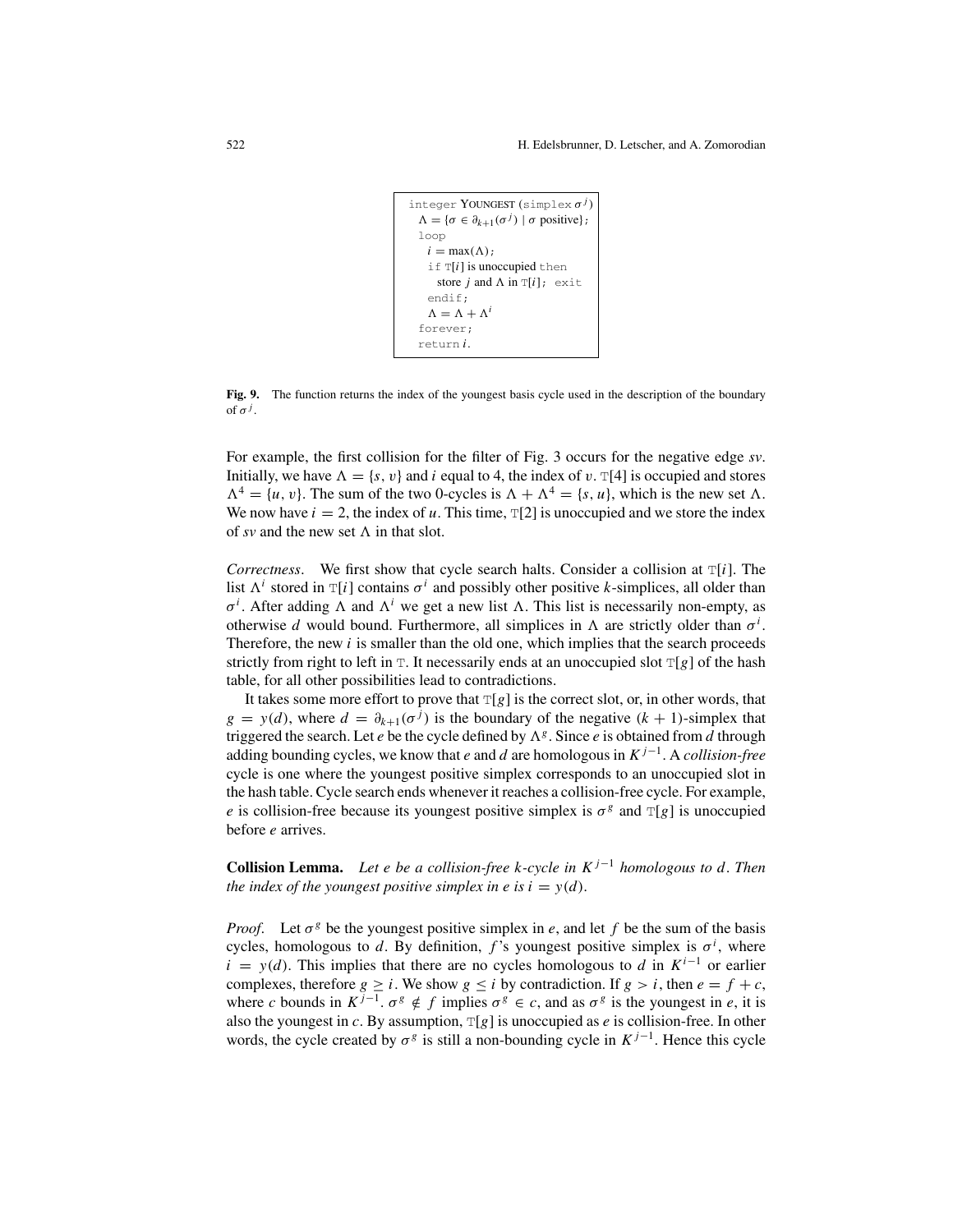cannot be *c*. Also, the cycle cannot belong to *c*'s homology class at the time *c* becomes a boundary. It follows that the negative  $(k + 1)$ -simplex that converts *c* into a boundary pairs with a positive *k*-simplex in *c* that is younger than  $\sigma$ <sup>*g*</sup>, a contradiction. Hence  $g = i$ . □

The cycle search continues until it finds a collision-free cycle homologousto *d*, and the Collision Lemma implies that that cycle has the correct youngest positive simplex. This proves the correctness of cycle search, and we may now substitute  $i = \text{YoungEST}(\sigma^j)$ for line (\*) in Function PAIR-SIMPLICES.

*Running Time.* Let  $d = \partial_{k+1}(\sigma^j)$  and let  $\sigma^i$  be the youngest positive *k*-simplex in  $\Gamma(d)$ . The persistence of the cycle created by  $\sigma^{i}$  and destroyed by  $\sigma^{j}$  is  $p_{i} = j - i - 1$ . The search for  $\sigma^i$  proceeds from right to left starting at  $T[j]$  and ending at  $T[i]$ . The number of collisions is at most the number of positive *k*-simplices strictly between σ*<sup>i</sup>* and  $\sigma^{j}$ , which is less than  $p_{i}$ . A collision happens at  $T[g]$  only if  $\sigma^{g}$  already forms a pair, which implies its  $k$ -interval  $[g, h)$  is contained inside  $[i, j)$ . We use the nesting property to prove by induction that the *k*-cycle defined by  $\Lambda^i$  is the sum of fewer than  $p_i$ boundaries of  $(k + 1)$ -simplices. Hence,  $\Lambda^i$  contains fewer than  $(k + 2)p_i$  *k*-simplices, and similarly  $\Lambda^g$  contains fewer than  $(k+2)p_g < (k+2)p_i$  *k*-simplices. A collision requires adding the two lists and finding the youngest in the new list. We do this by merging, which keeps the lists sorted by age. A single collision takes time at most  $O(p_i)$ , and the entire search for  $\sigma^{i}$  takes time at most  $O(p_i^2)$ . The total algorithm runs in time at most  $O(\sum p_i^2)$ , which is at most  $O(m^3)$ .

The running time of cycle search can be improved to almost constant for dimensions  $k = 0$  and  $k = 2$  using a union-find data structure representing a system of disjoint sets and supporting find and union operations [1, Chapter 22]. For  $k = 0$ , each set is the vertex set of a connected component. Each set has exactly one yet unpaired vertex, namely the oldest one in the component. We modify standard union-find implementations in such a way that this vertex represents the set. Given a vertex, the find operation returns the representative of the set that contains this vertex. Given an edge whose endpoints lie in different sets, the union operation merges the two sets into one. At the same time, it pairs the edge with the younger of the two representatives and retains the older one as the representative of the merged set.

Cycle search isreplaced by two find operations possibly followed by a union operation. If we use weighted merging for union and path compression for find, the amortized time per operation is  $O(A^{-1}(m))$ , where  $A^{-1}(m)$  is the notoriously slowly growing inverse of the Ackermann function [1, Chapter 22]. We may use symmetry to accelerate cycle search for 2-cycles using the union-find data structure for a system of sets of tetrahedra [2]. We cannot achieve the same acceleration for 1-cycles using this method, however, as there can be multiple unpaired positive edges at any time. The additional complication seems to require the more cautious and therefore slower algorithm described above.

# **5. Simplification**

In this section we use information about the persistence of cycles to simplify filtrations. Simplification here means reordering the simplices in such a way that only cycles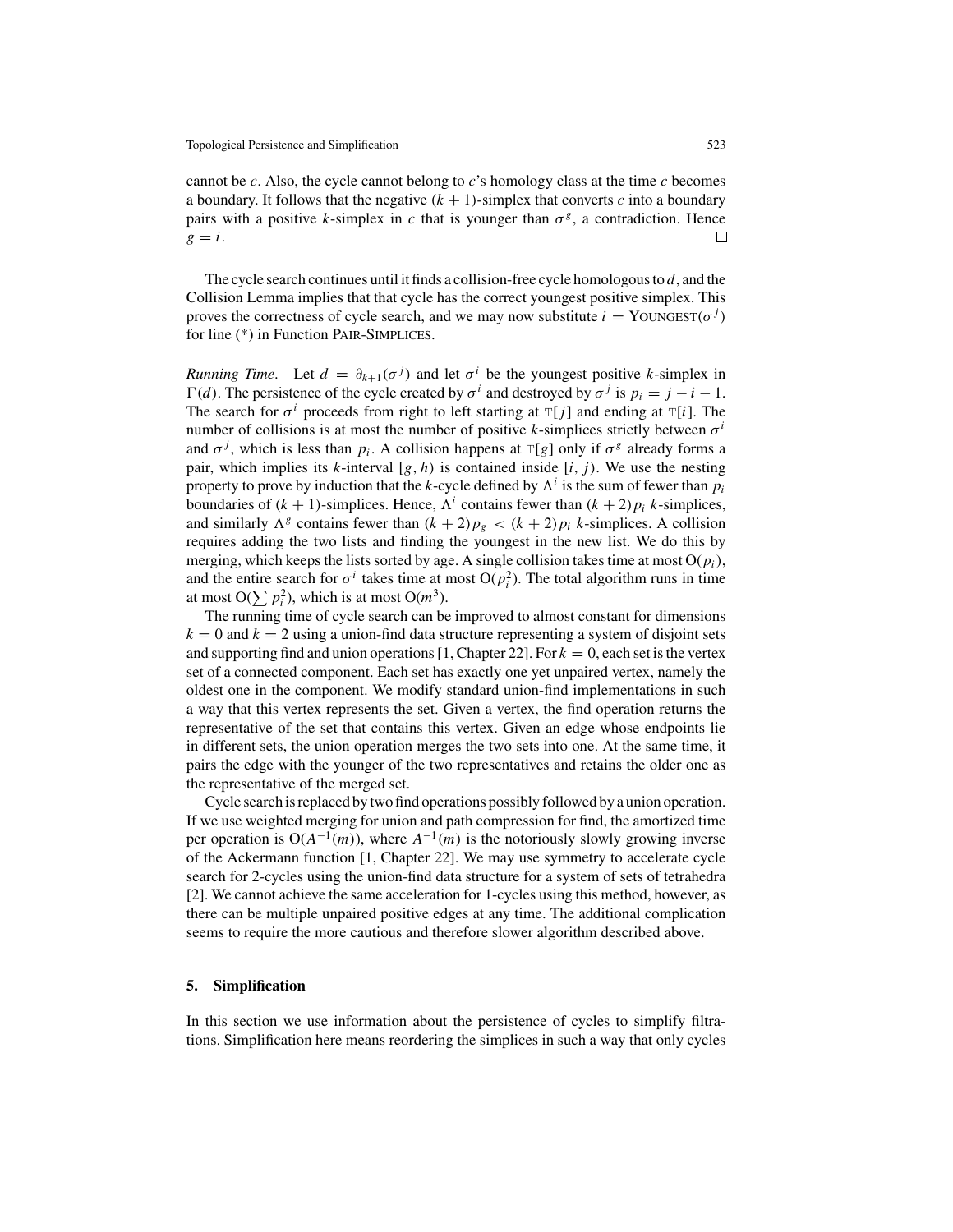

**Fig. 10.** The *k*-triangles that intersect the new axis at  $p = 2$  have persistence 2 or larger. The simplex pairs representing cycles of persistence less than 2 are boxed.

whose persistence is above some threshold appear in the filtration. We get inspiration for reordering through an algorithm for computing persistent Betti numbers.

*Computing Persistent Betti Numbers*. By the *k*-Triangle Lemma in Section 3, the *p*persistent *k*th Betti number of  $K^{\ell}$  is the number  $\beta_k^{\ell,p}$  of *k*-triangles that contain the point  $(\ell, p)$  in the index-persistence plane. To compute these numbers for a fixed  $p$ , we intersect the *k*-triangles with a horizontal line at *p*. Figure 10 illustrates this operation by modifying Fig. 6. The algorithm for *p*-persistent Betti numbers is similar to Function BETTI-NUMBERS given in Fig. 4. We go through the filter from left to right and increase  $\beta_k^p$  whenever we encounter the left endpoint of a *k*-interval longer than *p*. Similarly, we decrease  $\beta_k^p$  whenever *p* positions ahead of us there is a right endpoint of a *k*-interval longer than *p*. Figure 11 shows the results of the algorithm applied to our example filtration of Fig. 3 for  $k = 0$ .

*Migration.* The intersection of the *k*-triangles and the horizontal line at  $p$  is a collection of half-open intervals. We interpret these intervals as *k*-intervals of a simplified version



**Fig. 11.** Persistent 0th Betti numbers of the first ten complexes in the filtration of Fig. 3 and for persistence up to 7.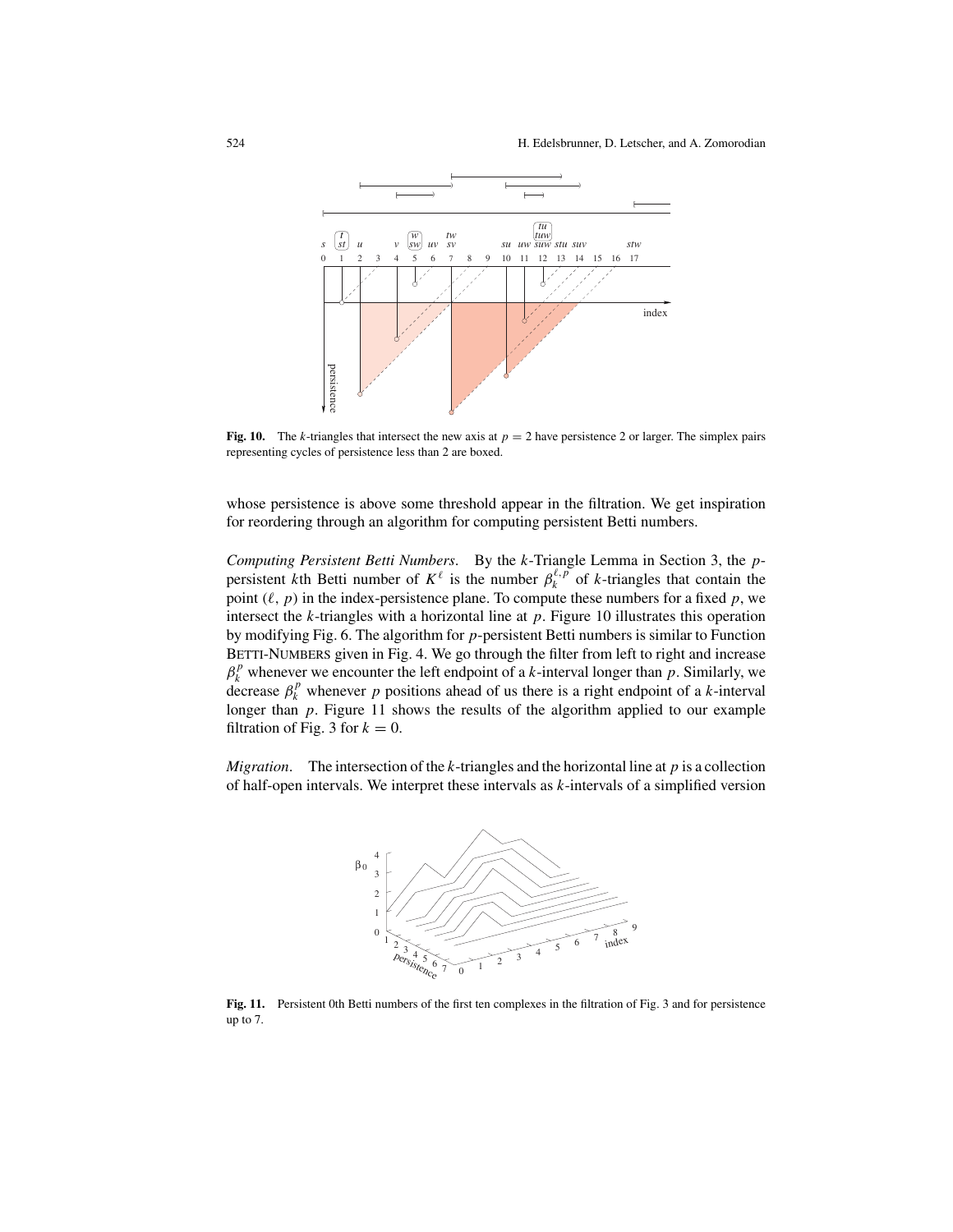of the original filtration. Our goal isto reorder the filterso that thisinterpretation is valid, that is, we wish to obtain a new filtration whose Betti numbers are the *p*-persistent Betti numbers of the original filtration. For each pair  $(\sigma^i, \sigma^j)$  we move  $\sigma^j$  to the left, closer or all the way to  $\sigma^i$ , as shown in Fig. 10. The new position of  $\sigma^j$  is max $\{i, j - p\}$ . If  $j - p \leq i$ , then  $\sigma^{i}$  and  $\sigma^{j}$  no longer form an interval as they both occupy the same index in the new filter. Here, we extend the notion of a filter to allow a possibly empty set of simplices at each index. We compute Betti numbers by bringing all simplices of a set into the complex at once.

There is a complication in the reordering algorithm that occurs whenever a negative simplex attempts to move past one of its faces. To maintain the ordering as a filter, we must move the face along with its coface. For example, if we increase *p* to 4 in Fig. 10, then *stu* will move to index 11 past its face *tu* at index 12. Moving a face along with a simplex will not change any Betti numbers if the face represents a cycle whose persistence is less than *p*. At the time we move it, the face is already collocated with its matching negative simplex, and the two cancel each other's contributions. We may then grab the pair and move it with the simplex, moving the pair (*tu*, *tuw*) with *stu* in our example. For any moving simplex, however, we must also move all the necessary faces and their matching negative simplices recursively.

*Conflicts*. There is trouble if the face of a moving negative simplex represents a cycle whose persistence is at least *p*. For instance, when *stu* encounters the edge *su*, the triangle *suv* which is paired with *su* has not yet reached *su*. There is a conflict between our two goals of maintaining the filter property and reordering so the new Betti numbers are the old *p*-persistent Betti numbers. Formally, a *conflict* occurs whenever there are pairs  $(\sigma^i, \sigma^j)$  and  $(\sigma^g, \sigma^h)$  with  $g < i < h < j$ , where  $\sigma^i$  is a face of  $\sigma^h$ , as shown in Fig. 12. There are  $\binom{4}{2}$  = 6 possible types of conflicts, each identified by the pair  $(\dim \sigma^i, \dim \sigma^h)$  of the dimensions of the main participants. The pairs  $(su, sw)$  and (*tw*,*stu*) in Fig. 6 constitute a conflict of type (1, 2) and show that conflicts do occur, although our experiments in Section 6 suggest that they are rather rare. We partially substantiate this finding by the following lemma.

#### **Conflict Lemma.** *All conflicts have type* (1, 2).

*Proof.* Suppose a conflict exists in pairs  $(\sigma^i, \sigma^j)$  and  $(\sigma^g, \sigma^h)$ , where  $\sigma^i$  is a vertex. When  $\sigma^h$  enters the filtration, it belongs to the same component as  $\sigma^g$ , since  $\sigma^h$  completes a chain whose boundary includes  $\sigma^g$ . Vertex  $\sigma^i$ , one of the vertices of  $\sigma^h$ , is unpaired and therefore represents the component of  $\sigma^h$  and  $\sigma^g$ . Recall that any component is represented by its oldest vertex, which implies that  $\sigma^i$  is older than all the vertices of  $\sigma^g$ . By the filter property,  $\sigma^{i}$  is older than  $\sigma^{g}$ , i.e.  $i < g$ , which contradicts the assumption that  $(\sigma^i, \sigma^j)$  and  $(\sigma^g, \sigma^h)$  form a conflict. This proves there are no conflicts of types



**Fig. 12.** Basic conflict configuration.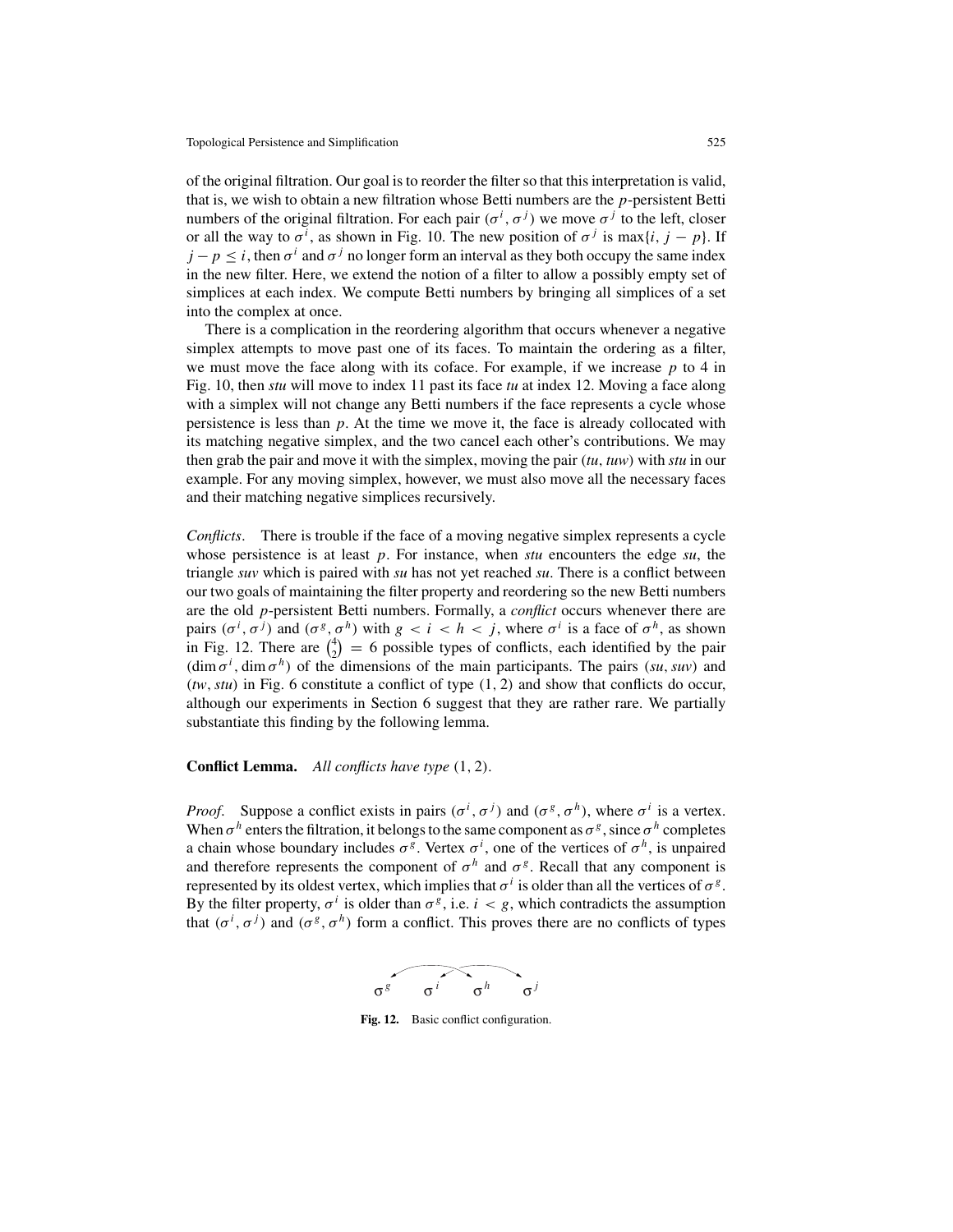$(0, 1)$ ,  $(0, 2)$ ,  $(0, 3)$ . By complementarity and duality, there are no conflicts of types (1, 3) and (2, 3). □

Difficulties in reordering may also arise indirectly because of the recursive nature of any reordering algorithm. For example, moving a negative triangle may require moving one of its edges. This edge holds on to its matching triangle, which in turn grabs its needed faces. Some of these faces may be unpaired, and to capture this situation we define a *recursive conflict* to be a positive simplex that is moved when it is not collocated with its matching negative simplex. Extending the Conflict Lemma, we can show that all recursive conflicts are edges. We again have a situation as in Fig. 12, except that  $\sigma^i$  is not necessarily a face of  $\sigma^h$ . However, the moving simplices all belong to the same component as  $\sigma^h$ : this is true for a face by definition, for a matching negative simplex by the reason given in the proof above, and for all moving simplices by transitivity.

Basic and recursive conflicts exist in practice, but are ratherrare, asshown in Section 6. When conflicts occur, we view the maintenance of the filter property as inviolable, and attempt to approximate our secondary goal, achieving the correct Betti numbers. We do so through conflict resolution or conflict diminution, as described below.

*Conflict Resolution*. We may resolve a conflict by subdivision. Here, we achieve the correct Betti numbers for a refined complex and its corresponding filtrations. Suppose pairs  $(\sigma^i, \sigma^j)$  and  $(\sigma^g, \sigma^h)$  form a conflict. Then  $\sigma^i, \sigma^g$  are edges,  $\sigma^j, \sigma^h$  are triangles, and  $\sigma^i$  is a face of  $\sigma^h$ . Let  $\sigma^i = bc$  and  $\sigma^h = abc$  as drawn in Fig. 13.

We resolve the conflict by starring from the midpoint *x* of edge *bc*, subdividing all simplices that share *bc* as a common face. We replace each subdivided *k*-simplex by one (*k* − 1)-simplex and two *k*-simplices. For computing persistence, the order of the three new simplices is important. As shown in Fig. 13, the order of the edges *bx*, *cx* within the new filter is the opposite of the triangles *acx*, *abx*. The persistence algorithm produces new pairs (*x*, *bx*) and (*ax*, *acx*) that have no effect on Betti numbers. After *acx* enters, the complex is homotopy equivalent to the old complex just before *abc* enters. The edge



**Fig. 13.** The conflict exists between moving *abc* toward  $\sigma^g$  and keeping *bc* ahead of *abc*. We subdivide edge *bc* and order the new simplices to resolve the conflict.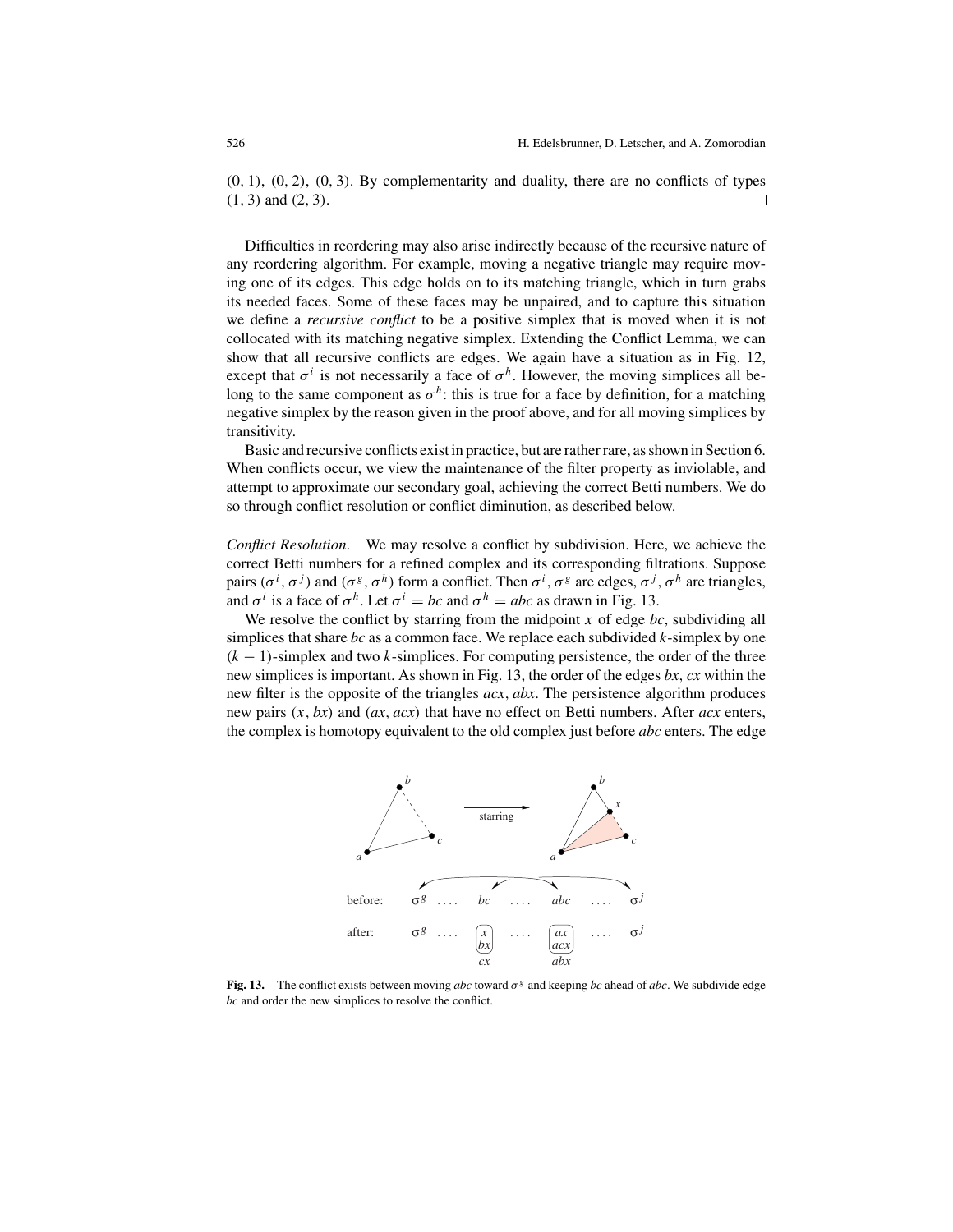Topological Persistence and Simplification 527



**Fig. 14.** Reordering with conflicts.

*cx* replaces *bc* and the triangle *abx* replaces *abc* in the filter. Consequently, the algorithm produces pairs ( $\sigma^g$ , *abx*) and (*cx*,  $\sigma^j$ ). As *cx* is not a face of *abx*, we have removed the conflict and preserved the Betti numbers of a refined filtration.

*Conflict Diminution*. Oftentimes, simplices have structural meaning in a filtration, and conflicts signal properties of the structure the simplices describe. We may not wish to tamper with this structure through subdivision, as such action may not have any meaning within our filtration. For example, in alpha complex filtrations, simplices are ordered according to a particular growth model. The ordering of the new simplices specified by subdivision in Fig. 13 might not have a corresponding set of weighted balls that would generate the filtration under the growth model.

We may attempt to reduce the effect of conflicts on Betti numbers without eliminating the conflicts. Recall that a simplex pair  $(\sigma^i, \sigma^j)$  defines a *k*-cycle which may be visualized by a *k*-triangle, as in Fig. 14. Whenever  $\sigma_i$  occurs in a conflict, we allow it to be dragged to a new location. This clearly changes the Betti numbers of the reordered filtration, so they no longer match the *p*-persistent Betti numbers of the original filtration. We also allow  $\sigma_i$  to move faster during reordering, whenever  $\sigma_i$  is moved. This method creates a region of the *k*-cycle with the same area as the *k*-triangle, as shown in Fig. 14. Therefore, we allow each *k*-cycle to have the same effect on Betti numbers as it would in the absence of conflicts, but at different times.

*Lazy Migration*. We end this section by describing an alternate method for reordering. Our motivation for formulating persistent homology in (3) was to eliminate cycles with low persistence. As a consequence of the formulation, the lifetime of *every* cycle is reduced regardless of its persistence, leading to the creation of *k*-triangles. A possibly more intuitive goal would be to eliminate cycles with low persistence without changing the lifetime of cycles with high persistence. In other words, we replace *k*-triangles by *k-squares* as illustrated in Fig. 15. In analogy to *p*-persistent Betti numbers, we define  $\gamma_k^{\ell, \tilde{p}}$  as the number of *k*-squares that contain the point  $(\ell, p)$  in the index-persistence plane. Figure 16 illustrates how these numbers change as we increase persistence from  $p = 0$  to 7. Note that we can easily read off persistent cycles from the graph. We may also simplify complexes using  $\gamma_k^{\ell, p}$  by only collapsing *k*-intervals of length at most *p*, leaving other *k*-intervals unchanged.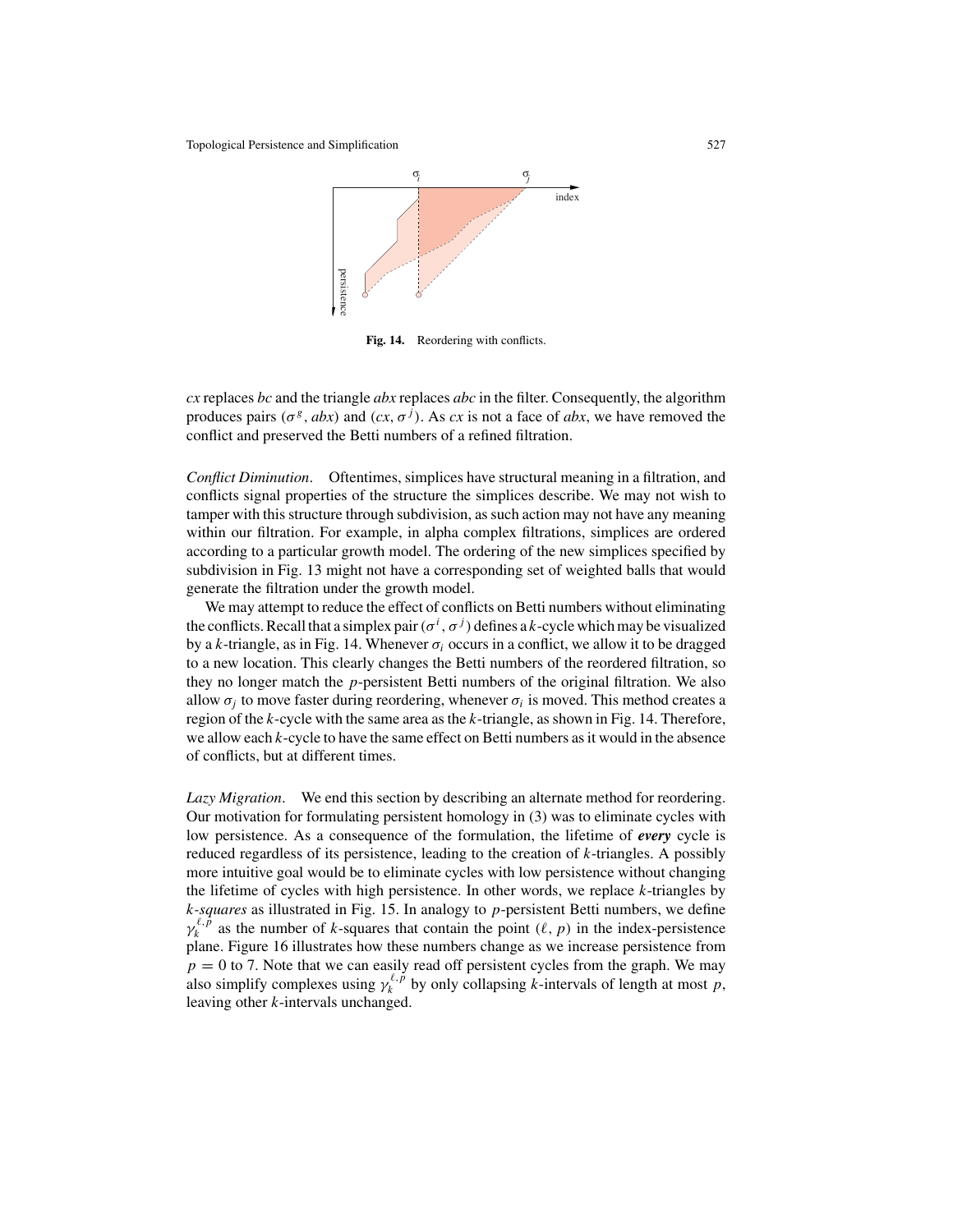

**Fig. 15.** Alternative visualization of the result of Function PAIR-SIMPLICES. The squares of *s* and *stw* are unbounded and not shown. The light squares represent 0-cycles and the dark squares represent 1-cycles.

# **6. Experiments**

We have implemented the algorithms described in this paper and created a prototype based on the alpha shapes software of [4]. This section presents experimental timing results and provides evidence for the claim that persistence separates topological noise from features.

*Data*. We have applied the software to a variety of datasets and show the results for five representative sets in this section. Three sets represent molecular structures with weighted points and two represent surfaces of macroscopic shapes with unweighted points. In each case we first compute the possibly weighted Delaunay triangulation and then the age filter of that triangulation. The data points become vertices or 0-simplices of the triangulation. Table 6 gives the sizes of the data sets, their Delaunay triangulations, and age filters.

*Timings*. We time only the portion of the software that is directly related to computing persistence. We distinguish four steps: marking simplices as positive or negative, and



**Fig. 16.** Numbers  $\gamma_0$  for the first ten complexes in the filtration of Fig. 3.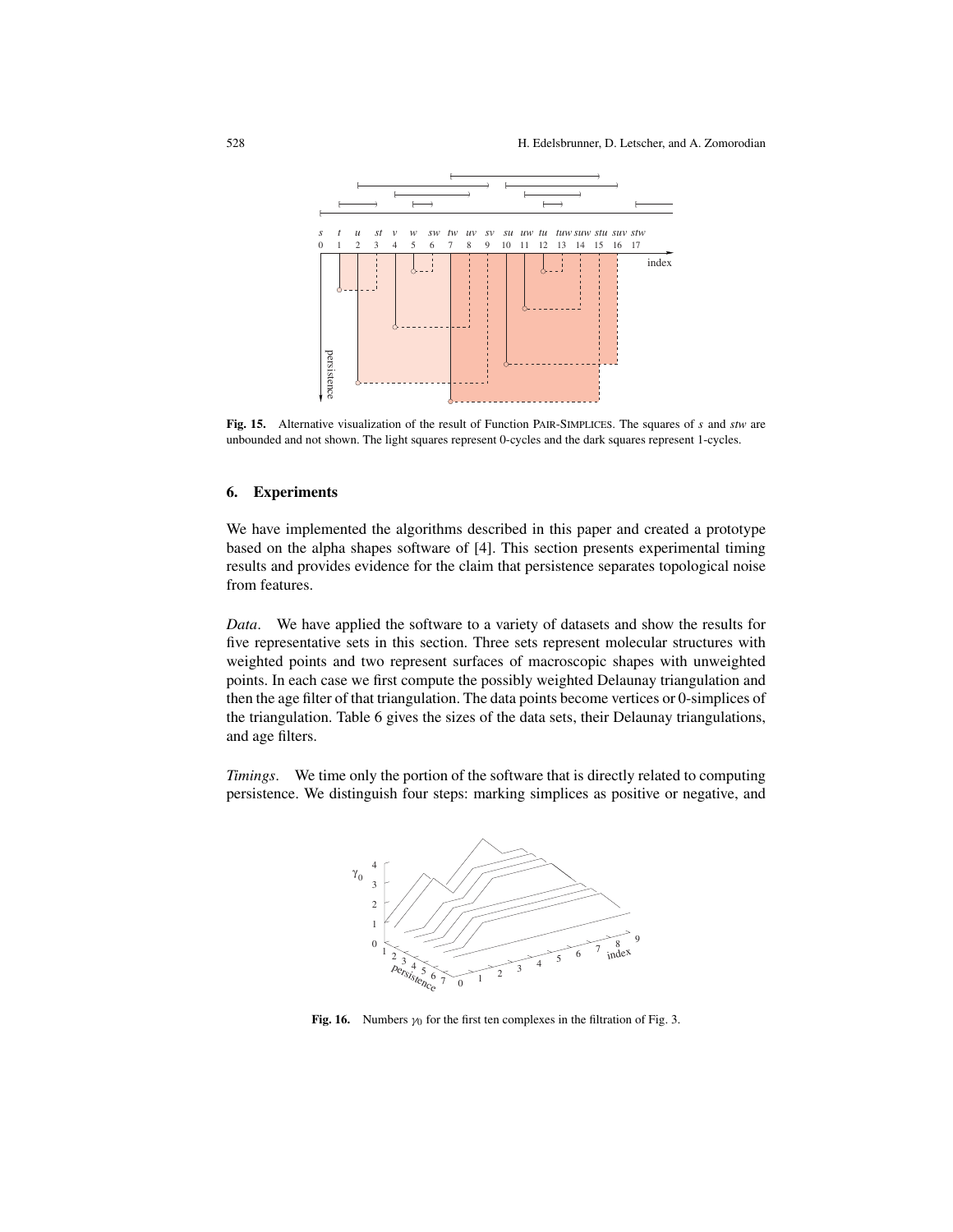|   | $\Omega$ |         | 2       | 3       | Total     |
|---|----------|---------|---------|---------|-----------|
| G | 318      | 2,322   | 3,978   | 1,973   | 8,591     |
| Z | 1.296    | 11.401  | 20,098  | 9.992   | 42.787    |
| D | 7.774    | 60,675  | 105,710 | 52,808  | 226,967   |
| B | 42.311   | 346,664 | 608,445 | 304,091 | 1,301,511 |
| S | 54,262   | 438,134 | 766,893 | 383,020 | 1,642,309 |
|   |          |         |         |         |           |

**Table 1.** Sizes of data sets, their Delaunay triangulations, and age filters.

G is Gramicidin A, a small protein. Z is a portion of a periodic zeolite structure. D is a portion of DNA. B is a tiny cube of microscopic bone structure. S is a scanned and resampled Buddha statue.

adding *k*-cycles for  $k = 0, 1, 2$ . Recall that the computation of persistence can be accelerated for  $k = 0, 2$  using a union-find data structure. As substantiated in Table 2, this improvement subsumes adding 0- and 2-cycles in the marking process, shrinking the time for these to steps to essentially nothing. The results suggest a possible linear dependence of the running time on the size of the data, which is substantially faster than the cubic dependence proved in Section 4. Of course, we need to distinguish worstcase from average running time. After accelerating with union-find, the slowest portion of the algorithm is adding 1-cycles. We pose the detailed analysis of the algorithm as an open problem, and we also ask for a different and more efficient algorithm, if it exists.

*Statistics*. Our cubic upper bound in Section 4 followed from the observation that the *k*-cycle created by  $\sigma^{i}$  goes through fewer than  $p_{i}$  collisions and the length of its list built up during these collisions is less than  $(k + 2)p_i$ . We can explain the apparently linear running time documented in Table 2 by showing that the average number of collisions and the average list length are both constant. Tables 3 and 4 provide evidence that this might indeed be the case. We do not show statistics for 0-cycles in Table 4 as every 0-cycle is represented by a list of length 2.

Recall that the number of collisions and the length of lists is bounded from above by the persistence of cycles. Table 5 shows that the average persistence is considerably larger than the average number of collisions and list length. Table 5 also gives evidence that conflicts are indeed rare.

*Feature Detection.* We conclude this section by using persistence for detecting features of the dataset G. This dataset contains the time-averaged molecular dynamics structure of Gramicidin A, a peptide that forms a channel for ion and water movement across lipid membranes. The primary topological feature of this data is a tunnel that runs through the molecule, asshown in Fig. 17. We show the graphsin Fig. 18 for comparison. While there is considerable topological noise at  $p = 0$ , a simplification process which eliminates 1cycles of persistence less than 2688 succeeds in separating the tunnel from the remaining topological attributes detected by measuring homology. We show this simplification for three complexes in Fig. 19.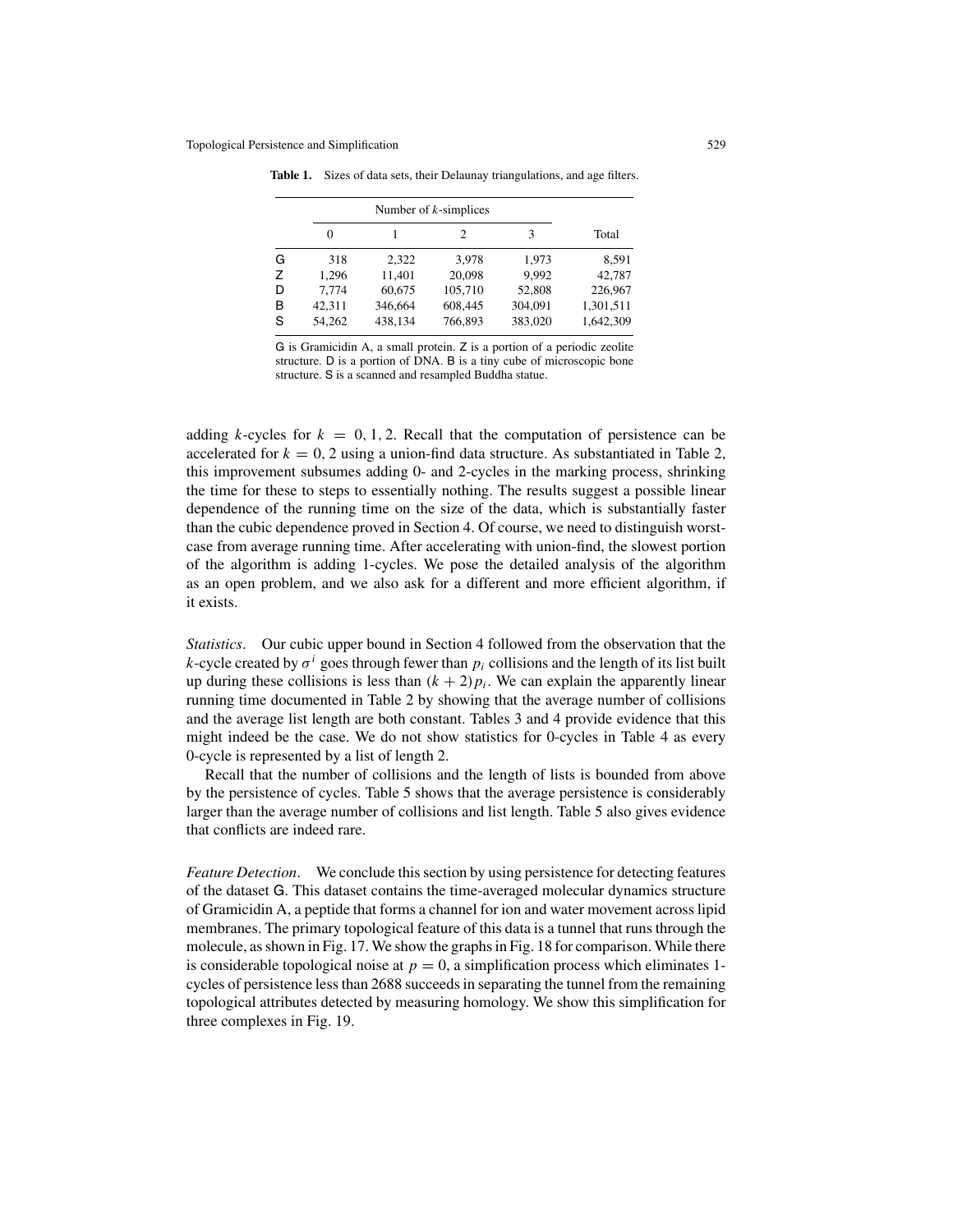|   |       | Add $k$ -cycles |      |      | Total      |         |  |
|---|-------|-----------------|------|------|------------|---------|--|
|   | Mark  | 0               |      | 2    | Without UF | With UF |  |
| G | 0.03  | 0.01            | 0.03 | 0.01 | 0.08       | 0.06    |  |
| Z | 0.19  | 0.02            | 0.17 | 0.07 | 0.45       | 0.36    |  |
| D | 1.15  | 0.12            | 1.02 | 0.38 | 2.67       | 2.18    |  |
| в | 7.35  | 0.73            | 6.79 | 2.58 | 17.45      | 14.12   |  |
| S | 11.25 | 0.96            | 9.65 | 8.66 | 30.52      | 19.93   |  |

**Table 2.** Running time in seconds.

All timings were done on a Micron PC with a 266 MHz Pentium II processor and 128 MB random access memory, running the Solaris 8 operating system.

**Table 3.** Maximum and average number of collisions for the five data sets.

|   | 0-Cycles |      | 1-Cycles |      | 2-Cycles |      |
|---|----------|------|----------|------|----------|------|
|   | Max      | Avg  | Max      | Avg  | Max      | Avg  |
| G | 17       | 0.58 | 31       | 0.19 | 91       | 0.13 |
| Z | 14       | 0.95 | 32       | 0.50 | 39       | 0.39 |
| D | 14       | 0.62 | 203      | 0.32 | 26       | 0.19 |
| B | 21       | 1.00 | 581      | 0.26 | 1,462    | 0.15 |
| S | 24       | 1.00 | 1,095    | 0.19 | 33,325   | 0.14 |

**Table 4.** Maximum and average length of cycle lists, over all lists (avg), and all final stored lists (avgf).

|   | 1-Cycles |       |      | 2-Cycles |        |      |
|---|----------|-------|------|----------|--------|------|
|   | Max      | Avg   | Avgf | Max      | Avg    | Avgf |
| G | 10       | 2.47  | 2.22 | 111      | 4.86   | 2.08 |
| Z | 46       | 3.91  | 2.52 | 46       | 2.96   | 2.05 |
| D | 125      | 3.85  | 2.21 | 15       | 2.26   | 2.02 |
| B | 1.719    | 9.46  | 2.50 | 510      | 8.15   | 2.07 |
| S | 4.993    | 19.61 | 2.47 | 7,486    | 374.06 | 2.04 |

**Table 5.** Average persistence of cycles and number of conflicts in simplifying the filtration.

|   |           | Average persistence | Number of conflicts |              |           |
|---|-----------|---------------------|---------------------|--------------|-----------|
|   | 0-Cycles  | 1-Cycles            | 2-Cycles            | <b>Basic</b> | Recursive |
| G | 320.36    | 55.35               | 4.47                | $\Omega$     |           |
| 7 | 1.333.86  | 757.03              | 194.56              |              | 128       |
| D | 7,902.83  | 2,706.18            | 462.17              | $\theta$     | 212       |
| в | 59,383.77 | 5,264.05            | 393.92              |              | 187       |
| S | 95.620.31 | 3,828.92            | 45.22               | 0            | 10        |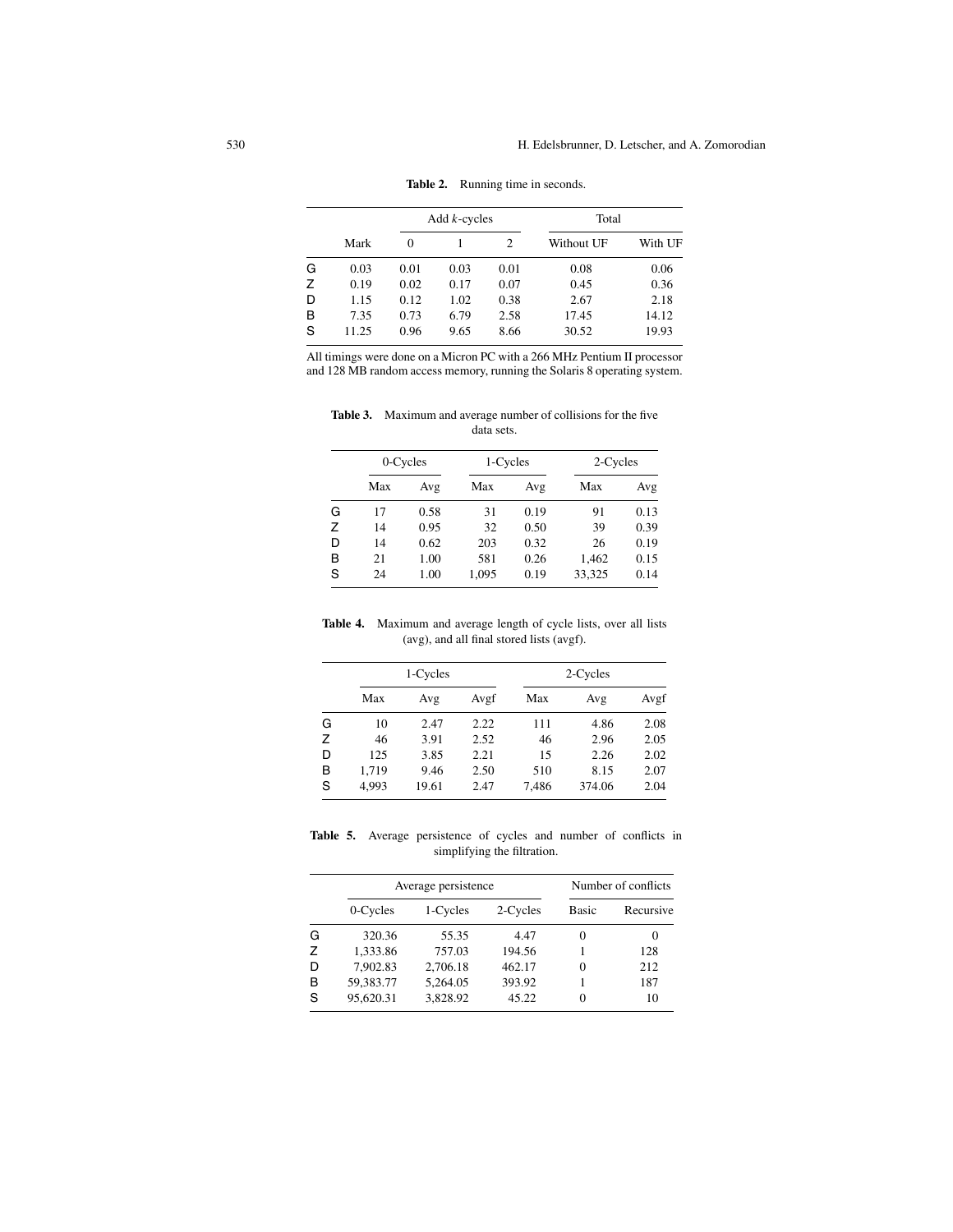

**Fig. 17.** Side and top views of the molecular surface for Gramicidin A, presenting the channel for ion transport.



**Fig. 18.** Graphs of  $\beta_1^{\ell,p}$  and  $\gamma_1^{\ell,p}$  of Gramicidin A sampled onto an 80 by 80 grid.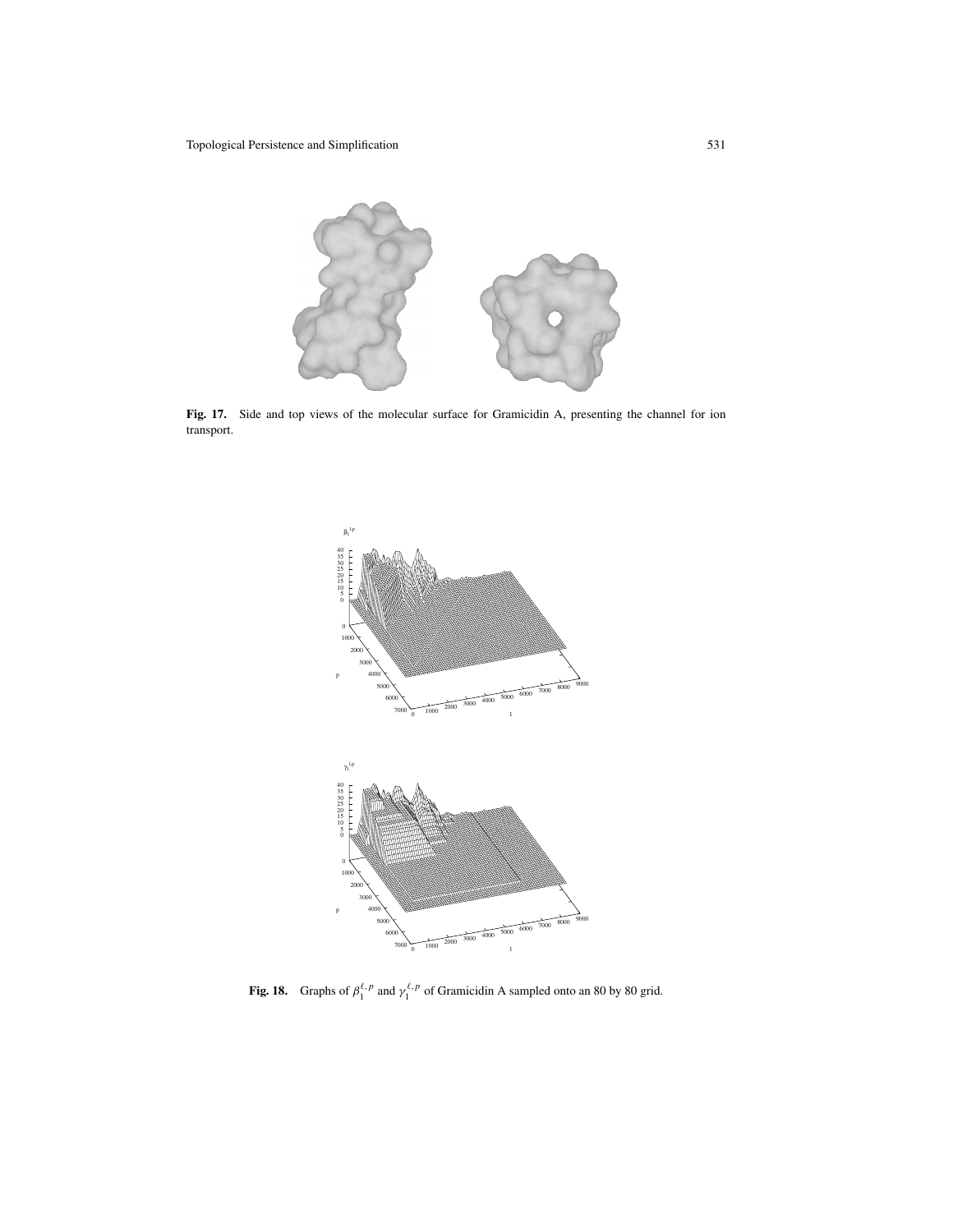

**Fig. 19.** Side and top views of complexes  $K_{715}$ ,  $K_{1431}$ ,  $K_{2682}$  of Gramicidin A are shown in the left three columns. The corresponding 2688-persistent complexes are shown on the right.

# **7. Future Directions**

We introduce the notion of topological persistence for a filtration in  $\mathbb{R}^3$  in this paper and give algorithms for assessing persistence and simplifying the filtration. We plan to apply these ideas to the analysis of three types of datasets:

- (i) Molecular data are naturally represented by the age filters of their Delaunay triangulations. While differentiating topological noise from features is a generally useful facility, we believe it is most significant for analyzing the structure of molecules.
- (ii) Simplifying shape while preserving features is at the core of the surface reconstruction problem studied in computer graphics, as well as computational geometry. We believe persistence can help in automatic reconstruction.
- (iii) We plan to apply persistence to detect hierarchical or other complex types of clustering in very large datasets, such as those expected from the current efforts of measuring the locations of galaxies in the universe.

There is a fourth and less direct application to surface reconstruction through isosurface extraction. Iso-surfaces are widely used in medical imaging where volume density data is common. A smooth density function has finitely many critical points of four types, corresponding to the four different dimensions of simplices in a three-dimensional complex. We can use the persistence algorithm to measure the significance of every critical point. A more difficult task is using this information for automatic denoising the density function and its iso-surfaces.

# **Acknowledgments**

We thank Jeff Erickson and John Harer for helpful discussions during early stages of this paper. We also thank Daniel Huson forthe zeolite dataset Z, Thomas LaBean forthe DNA dataset D, and the Stanford Graphics Lab for the Buddha dataset S. To generate the bone dataset B, we sampled an iso-surface generated by Dominique Attali. The volume data